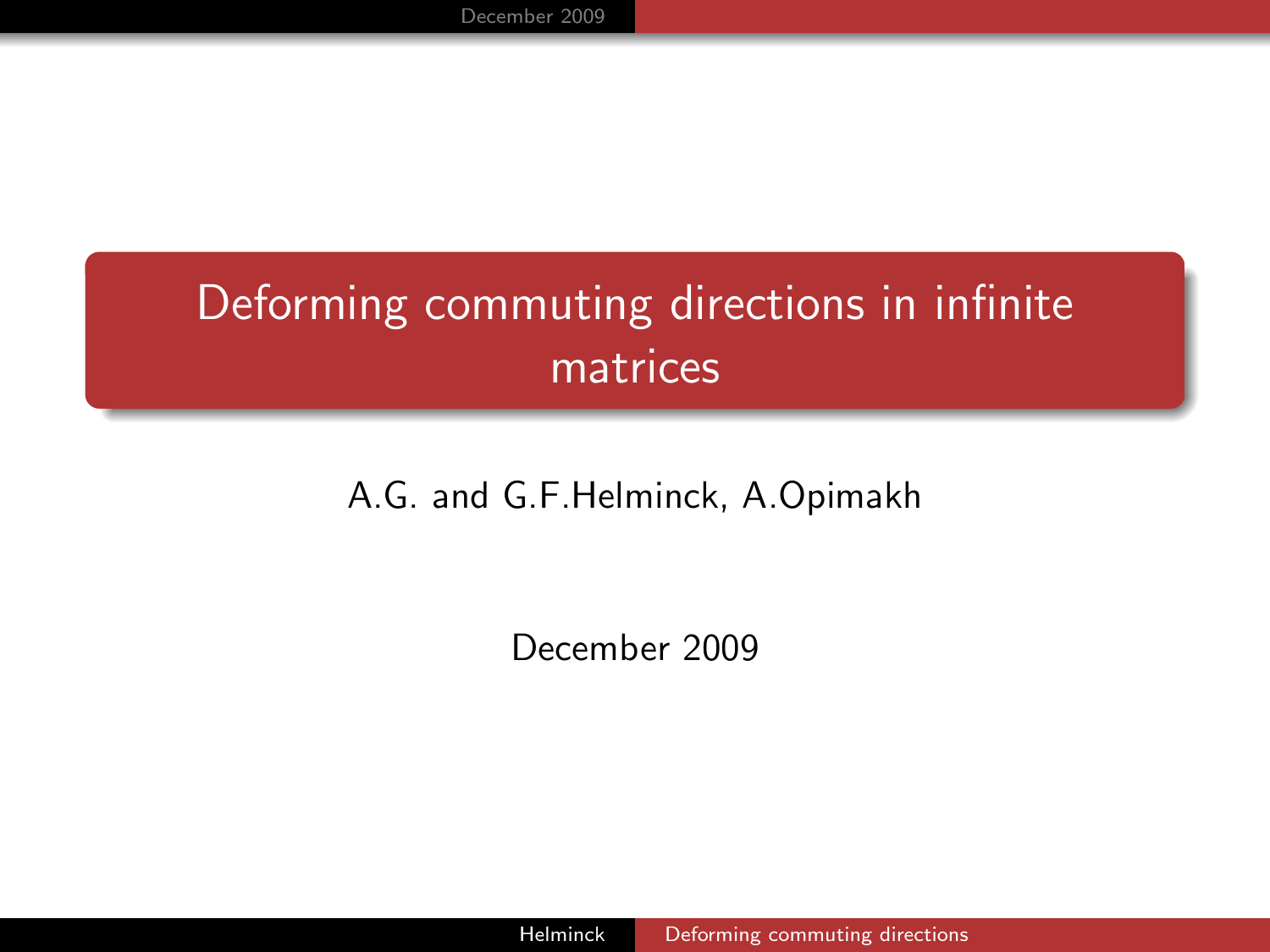#### Infinite Toda chain 1

Particles on a straight line with nearest neighbour interaction:

$$
\cdots \text{ and } \text{ minimum } \text{ common } \text{ and } \cdots
$$

- $q_n$  is the displacement of the *n*-th particle,  $n \in \mathbb{Z}$ .
- Equations of motion in dimensionless form are described by

$$
\frac{dq_n}{dt} = p_n \text{ and } \frac{dp_n}{dt} = e^{-(q_n - q_{n-1})} - e^{-(q_{n+1} - q_n)}, \ \ n \in \mathbb{Z}.
$$

• Put

<span id="page-1-0"></span>
$$
a_n := \frac{1}{2} e^{-(q_n - q_{n-1})} \text{ and } b_n := \frac{1}{2} p_n.
$$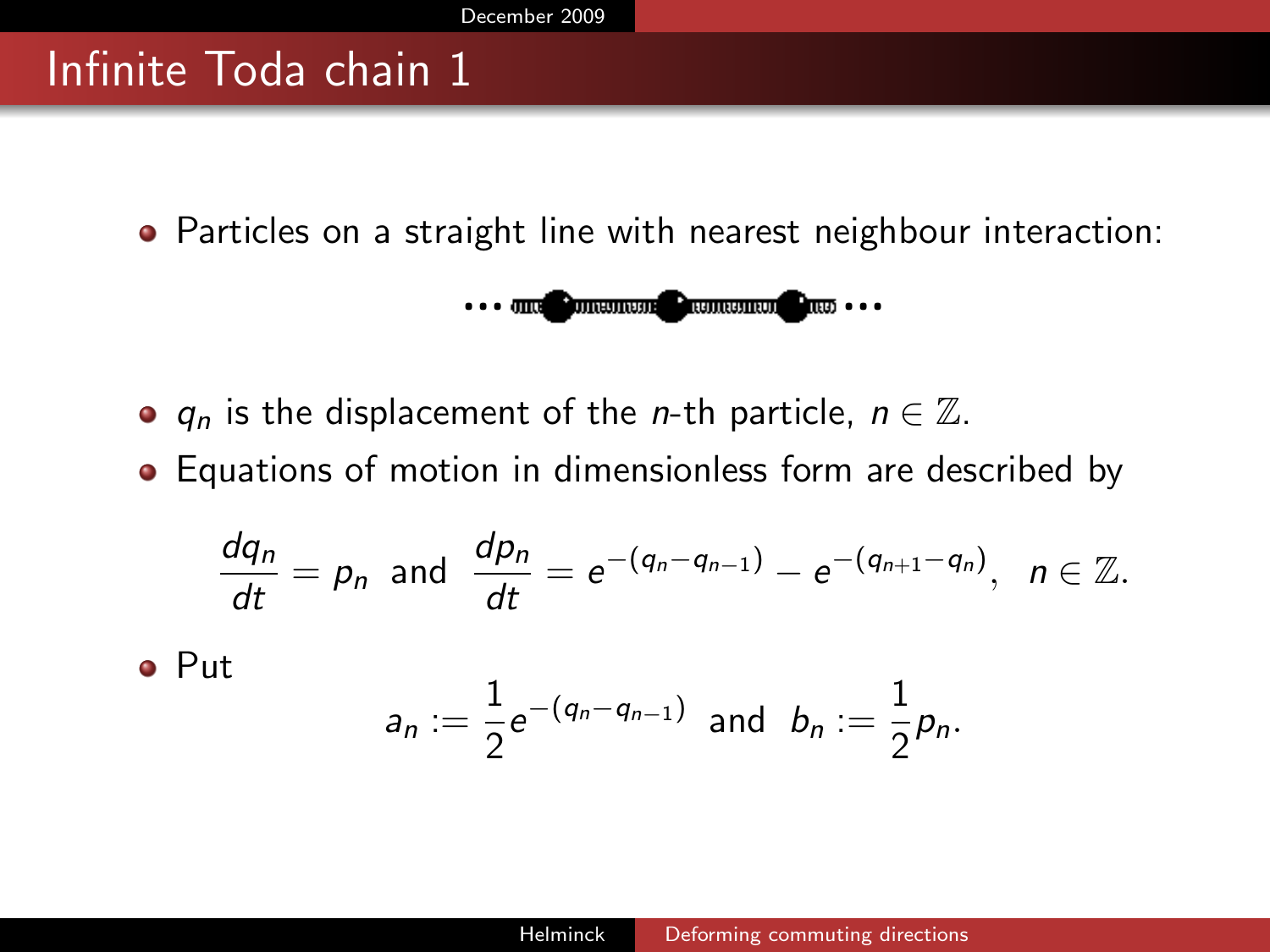#### Infinite Toda chain 2

• Introduce the  $\mathbb{Z} \times \mathbb{Z}$ -matrices L resp. P by

$$
\begin{pmatrix}\n\cdot & \cdot & \cdot & \cdot & 0 \\
\cdot & b_{n-1} & a_n & 0 & \cdot \\
\cdot & a_n & b_n & a_{n+1} & \cdot \\
0 & a_{n+1} & b_{n+1} & \cdot \\
0 & \cdot & \cdot & \cdot\n\end{pmatrix}, \begin{pmatrix}\n\cdot & \cdot & \cdot & \cdot & 0 \\
\cdot & 0 & -a_n & 0 & \cdot \\
\cdot & a_n & 0 & -a_{n+1} & \cdot \\
\cdot & a_n & 0 & -a_{n+1} & \cdot \\
0 & a_{n+1} & 0 & \cdot \\
0 & \cdot & \cdot & \cdot\n\end{pmatrix}
$$

,

• Equations of motion equivalent to:

$$
\frac{dL}{dt} = PL - LP = [P, L].
$$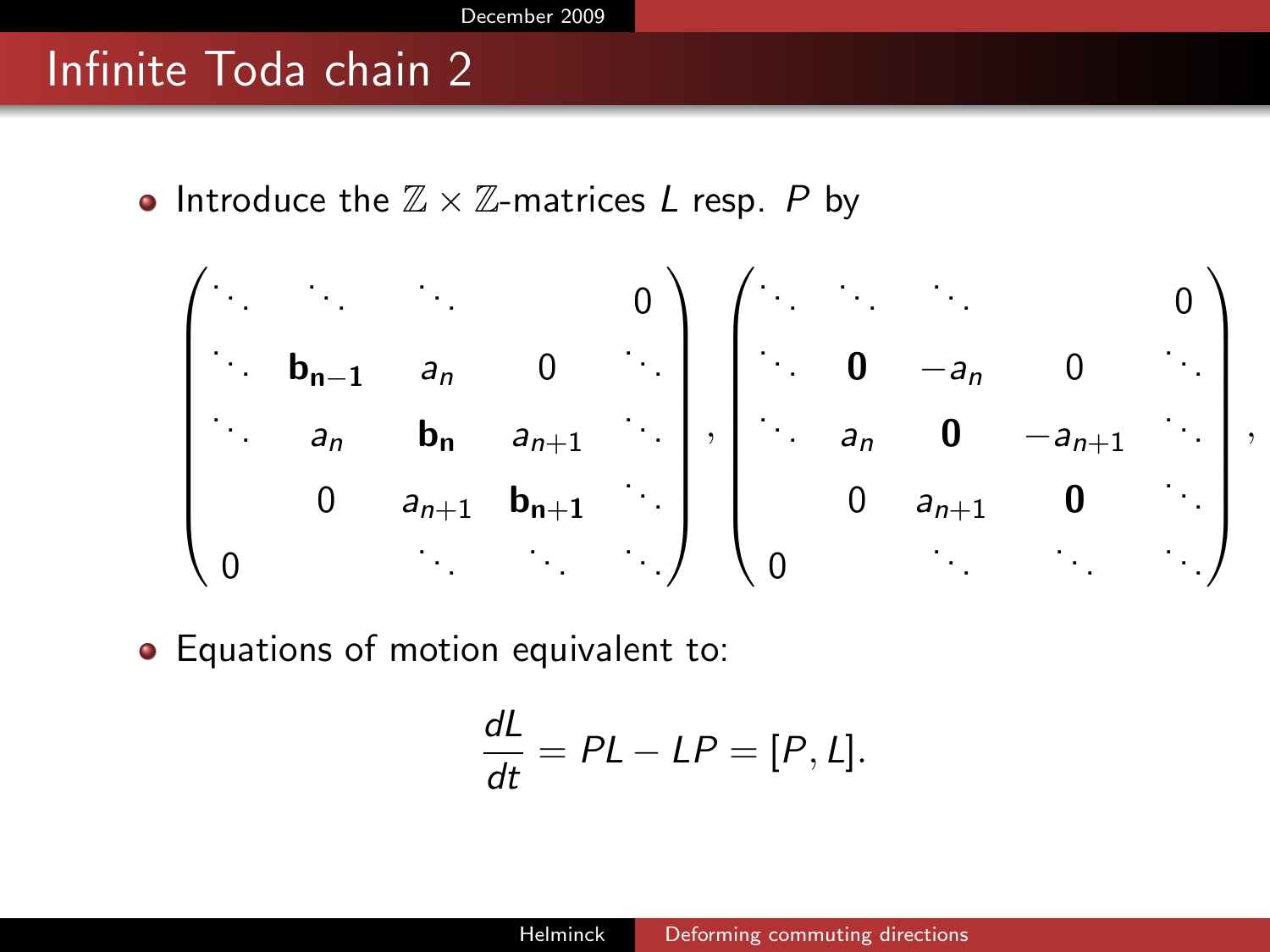### Outline of the talk

- Basics of  $\mathbb{Z} \times \mathbb{Z}$ -matrices
- **Lower Triangular Hierarchies (LTH)**
- A geometric construction of solutions of LTH
- Upper Triangular Hierarchies (UTH)
- A geometric construction of solutions of UTH
- Combining both type of hierarchies
- Solutions of the combined hierarchy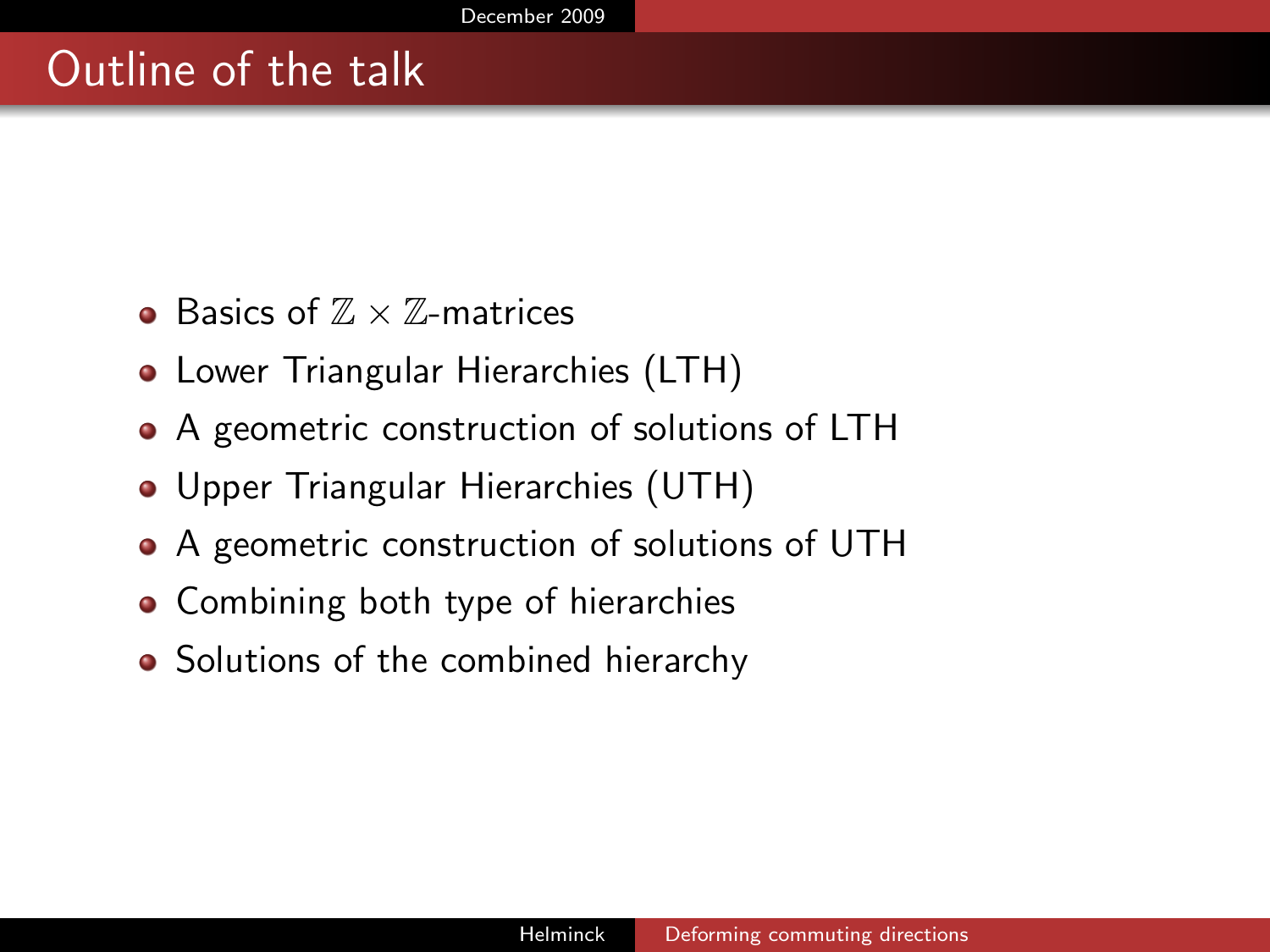#### [December 2009](#page-1-0)

### The geometric setting 1

- Let  $S^1$  be the unit circle in the complex plane.
- Hilbert space  $H=L^2(S^1,\mathbb{C}^k)$  with elements

$$
h=\sum_{n\in\mathbb{Z}}a(n)z^n, \text{ where } a(n)\in\mathbb{C}^k \text{ for all } n\in\mathbb{Z}.
$$

 $(\cdot\mid\cdot)$  standard inner product on  $\mathbb{C}^k$ . Inner product on H:

$$
\langle \sum_{n\in\mathbb{Z}}a(n)z^n\mid \sum_{n\in\mathbb{Z}}b(n)z^n>=\sum_{n\in\mathbb{Z}}(a(n)\mid b(n)).
$$

 $\{f_i \mid 0 \le i \le k-1\}$  standard basis of  $\mathbb{C}^k$ . Hilbert basis of H:

$$
e_{s+kj}:=f_sz^j.
$$

• To  $B \in B(H)$  associated  $\mathbb{Z} \times \mathbb{Z}$ -matrix w.r.t. this basis

$$
[B]=([B]_{(l,k)})
$$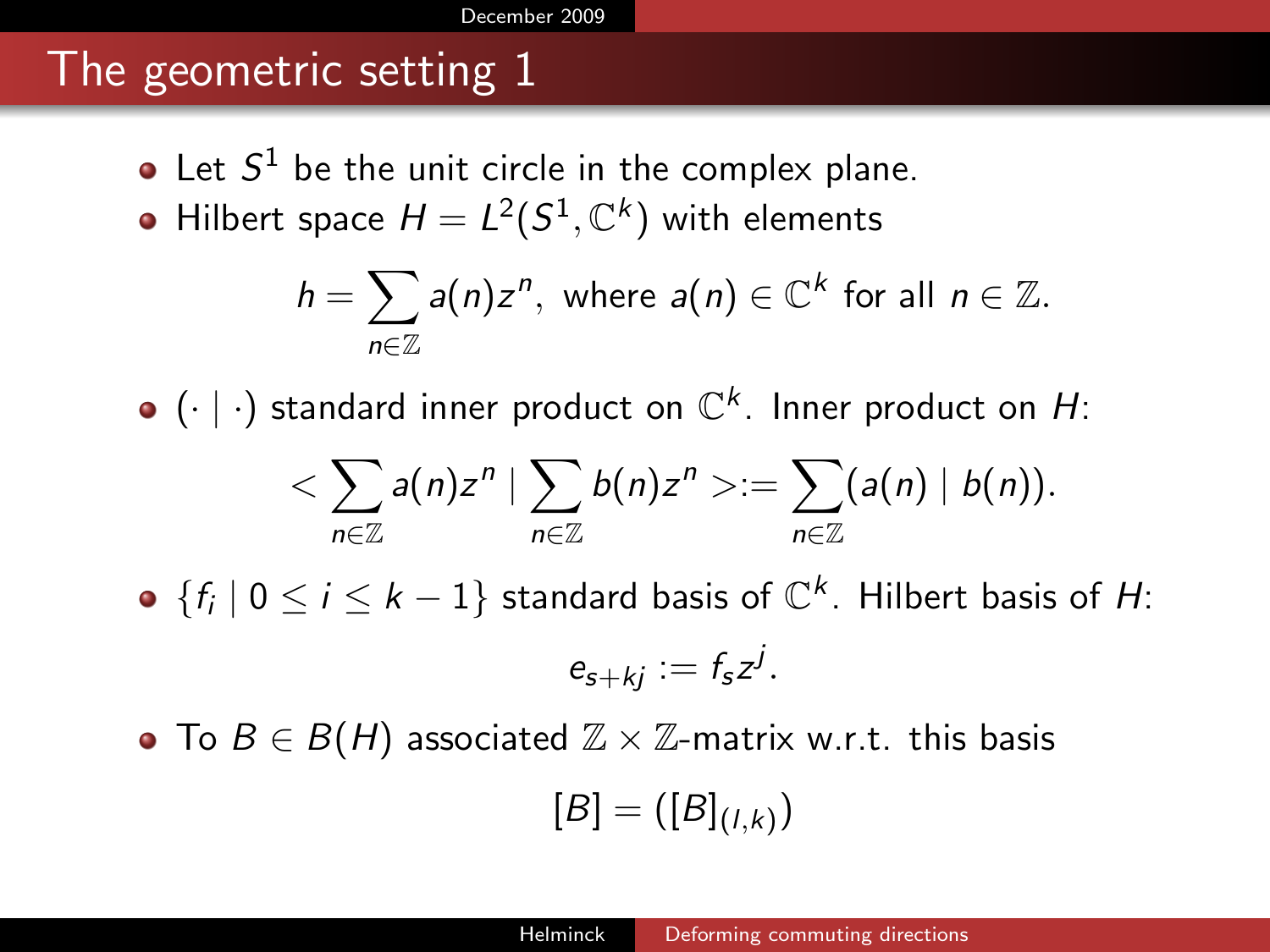## The geometric setting 2

 $H^{(i)}$  is the subspace of H spanned by the

$$
\{f_{\mathbf{s}}z^i\mid 0\leq \mathbf{s}\leq k-1\}.
$$

• 
$$
p^{(i)}
$$
 the projection  $H \mapsto H^{(i)}$ 

 $\bullet$  The space H decomposes as the direct sum

$$
H=\oplus_{i\in\mathbb{Z}}H^{(i)}
$$

- To  $B \in B(H)$  is associated the block decomposition  $B=(B_{ij})$ , where  $B_{ij}:=p^{(i)}\circ B\mid H^{(j)}$ .
- Corresponding matrix decomposition  $[B] = ([B_{ii}])$  in  $k \times k$ -blocks.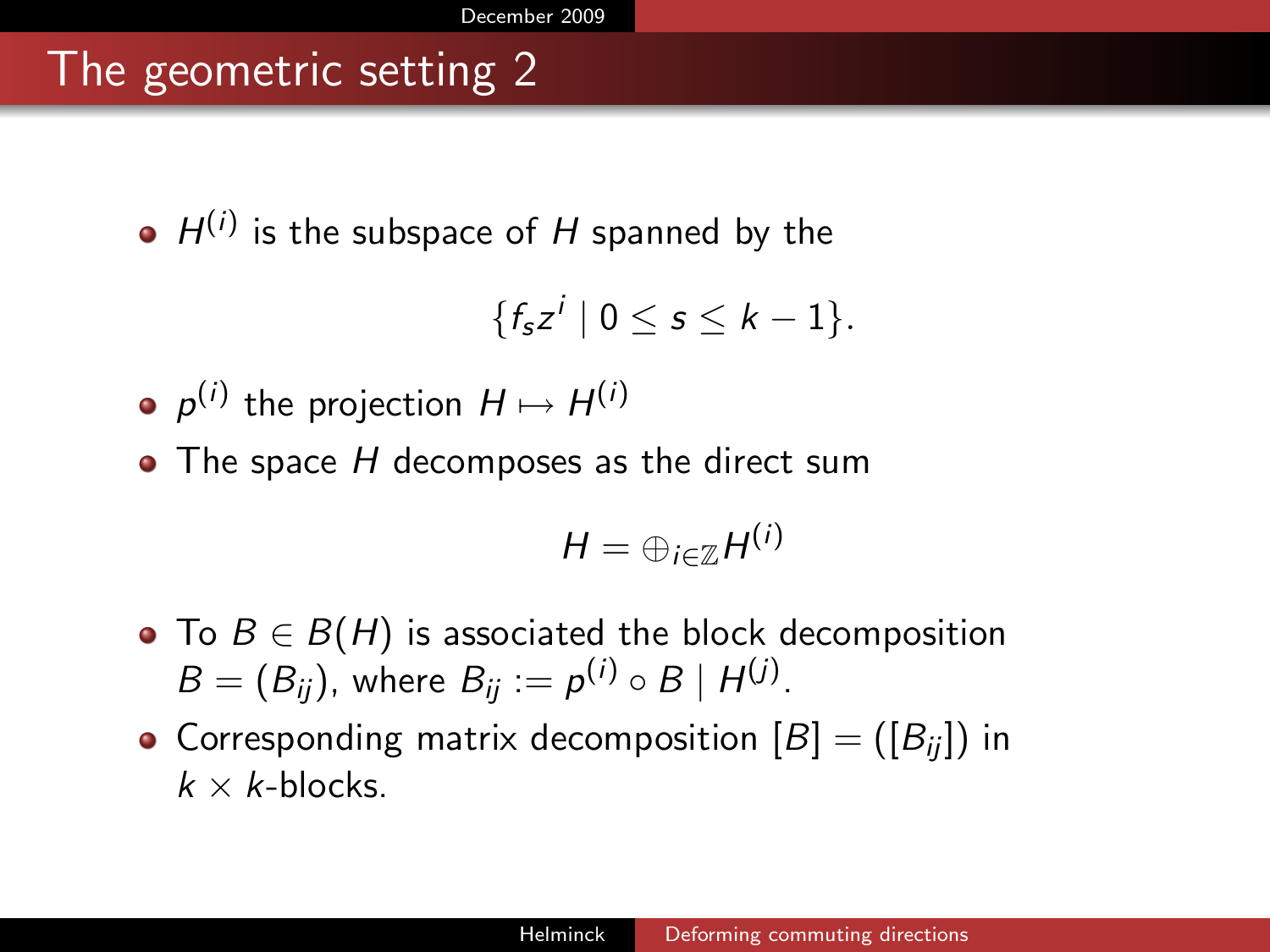### The geometric setting 3

The subspace  $H_j$ ,  $j \in \mathbb{Z}$  is defined by

$$
H_j=\oplus_{i\leq j}H^{(i)}.
$$

- $p_j:=\oplus_{i\leq j}p^{(i)}$  is the orthogonal projection onto  $H_j.$
- Decomposition of any element  $b \in B(H)$  w.r.t. the splitting  $H=H_j\oplus H_j^{\perp}$ , namely

$$
b=\begin{pmatrix}b_{++}(j)&b_{+-}(j)\\b_{-+}(j)&b_{--}(j)\end{pmatrix}.
$$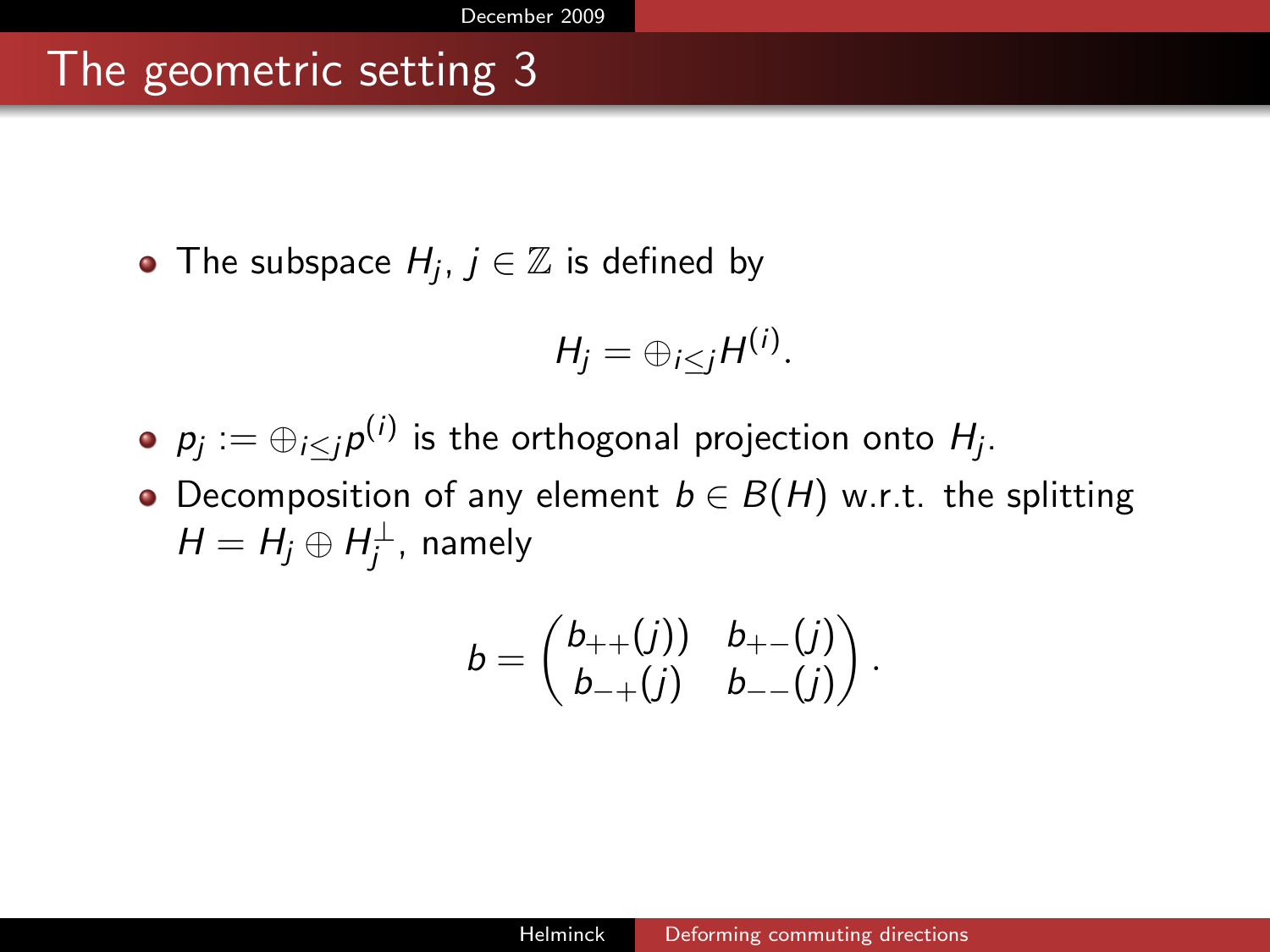#### Basic  $\mathbb{Z} \times \mathbb{Z}$ -matrices 1

For  $A \in gl_k(\mathbb{C})$ , multiplying from the left defines a bounded map  $M_A : H \mapsto H$  with  $\mathbb{Z} \times \mathbb{Z}$ -matrix

$$
[M_A] = i_k(A) = \begin{pmatrix} . & . & . & . & . \\ . & \mathbf{A} & 0 & 0 & . \\ . & . & 0 & \mathbf{A} & 0 & . \\ . & . & 0 & 0 & \mathbf{A} & . \\ . & . & . & . & . & . \end{pmatrix}
$$

• Commuting directions:  $\{i_k(A) | A \in \mathfrak{h}\}\)$ , where  $\mathfrak h$  is the diagonal matrices with basis

$$
E_{\alpha} = F_{\alpha}, \ \ (E_{\alpha})_{\gamma\delta} = \begin{cases} 1 & \text{if } \gamma = \delta = \alpha \\ 0 & \text{in other cases} \end{cases}
$$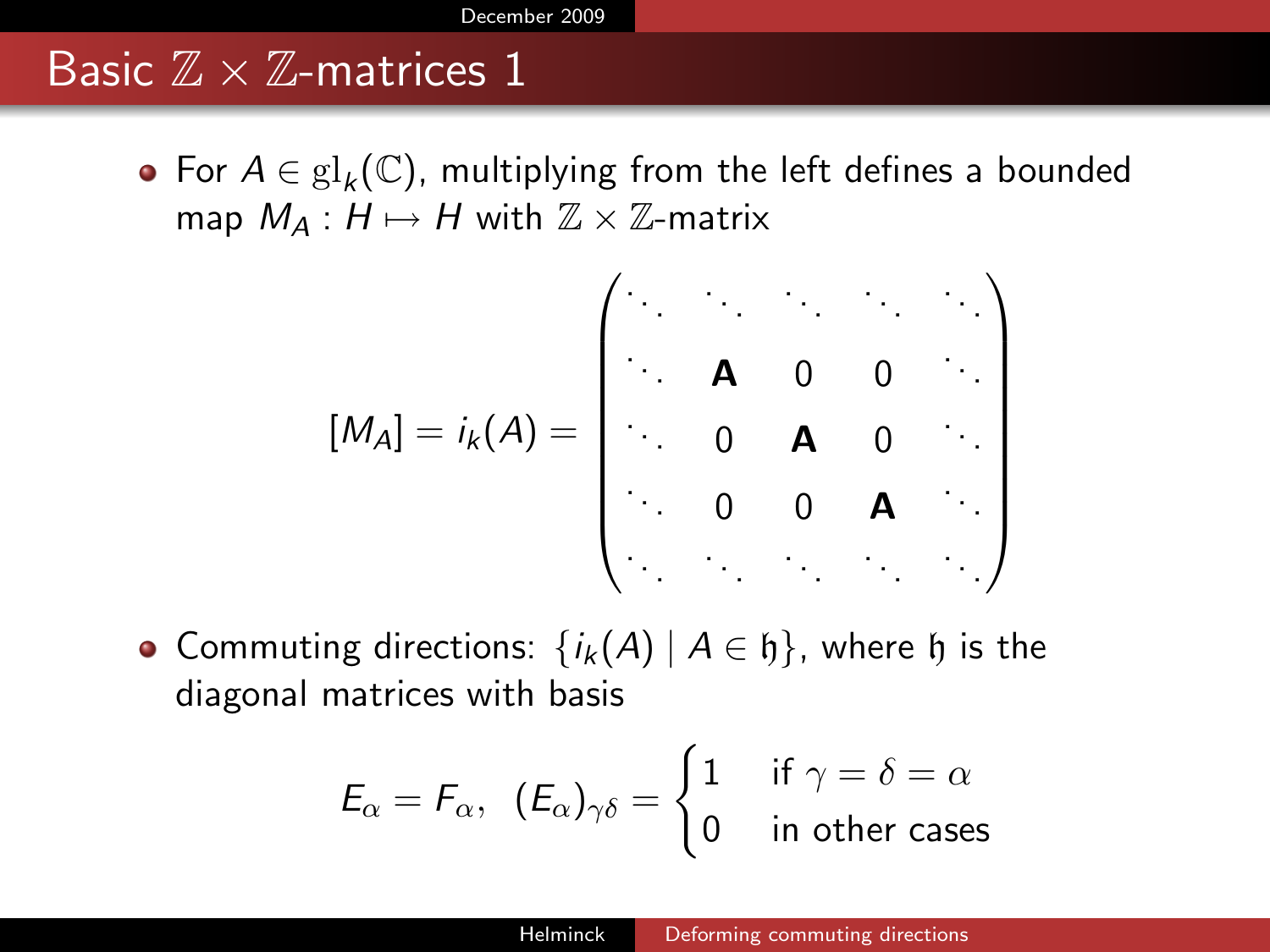#### Basic  $\mathbb{Z} \times \mathbb{Z}$ -matrices 2

•  $M_z$  :  $H \mapsto H$  "multiplication with  $z$ ",

$$
M_z(\sum_{n\in\mathbb{Z}}a(n)z^n)=\sum_{n\in\mathbb{Z}}a(n)z^{n+1}.
$$

Matrix  $[M_z] = \Lambda^{-k}$ , where

$$
\Lambda^k = \begin{pmatrix} \cdot & \cdot & \cdot & \cdot & \cdot \\ \cdot & \mathbf{0} & \mathrm{Id} & \mathbf{0} & \cdot \\ \cdot & \mathbf{0} & \mathbf{0} & \mathrm{Id} & \cdot \\ \cdot & \mathbf{0} & \mathbf{0} & \mathbf{0} & \cdot \\ \cdot & \cdot & \cdot & \cdot & \cdot \end{pmatrix}
$$

Basic commuting directions:  $i_k(E_\alpha) \Lambda^{kj}, j \in \mathbb{Z}, 1 \leq \alpha \leq k$ . • For LTH :  $j \ge 0$  and for UTH:  $j < 0$ .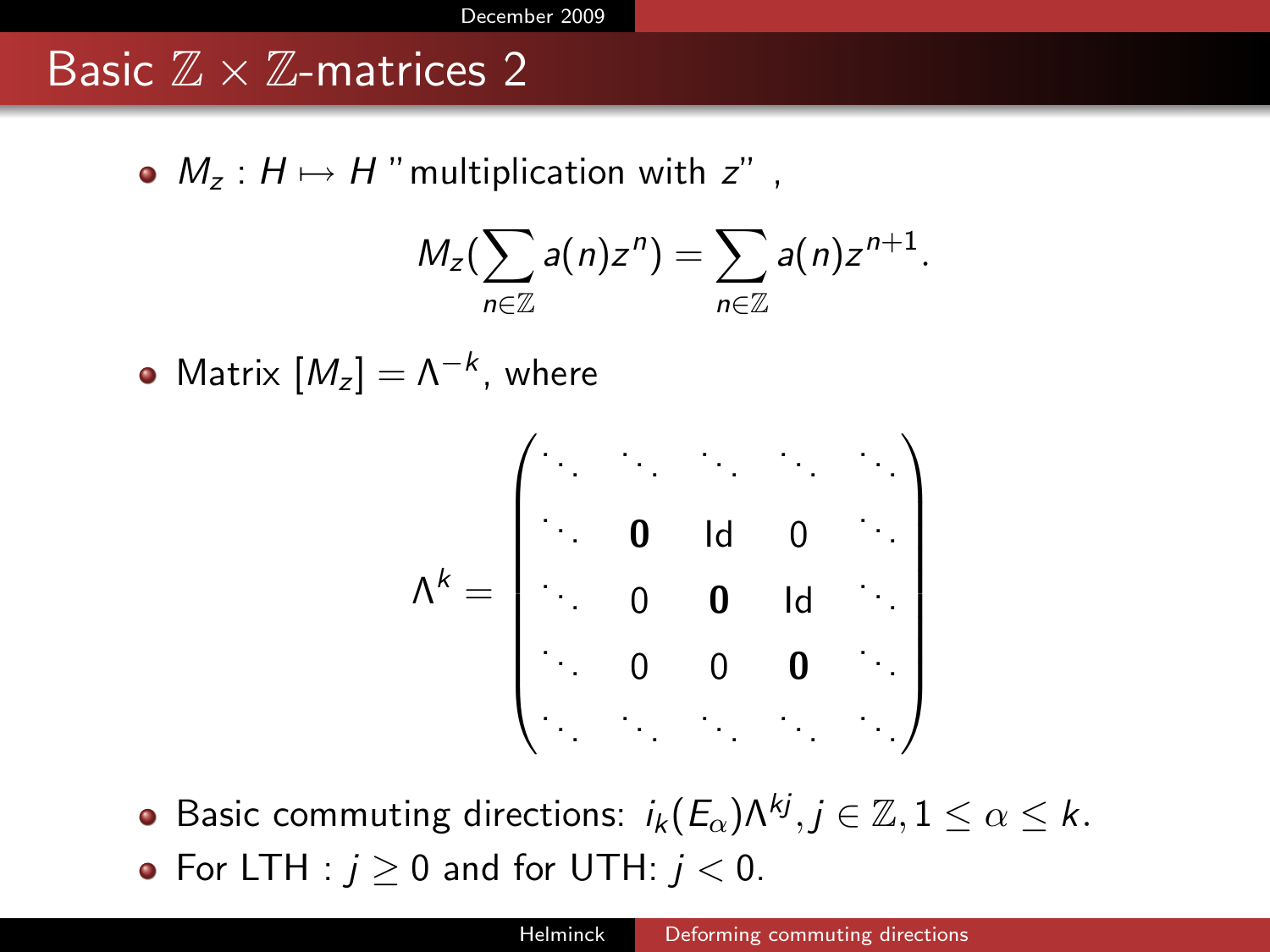#### Matrix decompositions 1

- $\bullet$  R be a commutative ring.
- $M_k(R)$ :  $k \times k$ -matrices with coefficients from the ring R
- $\bullet$   $M_{\mathbb{Z}}(R)$ :  $\mathbb{Z}\times\mathbb{Z}$ -matrices with coefficients from R.
- To a collection of  $k \times k$ -matrices  $\{d(ks) | s \in \mathbb{Z}\}\$ in  $M_k(R)$  is associated a diagonal of  $k \times k$ -blocks diag( $d(ks)$ ):

 . . . . . . . . . . . . . . . . . . <sup>d</sup>(kn <sup>−</sup> <sup>k</sup>) 0 0 . . . . . . <sup>0</sup> <sup>d</sup>(kn) 0 . . . . . . 0 0 d(kn + k) . . . . . . . . . . . . . . . . . .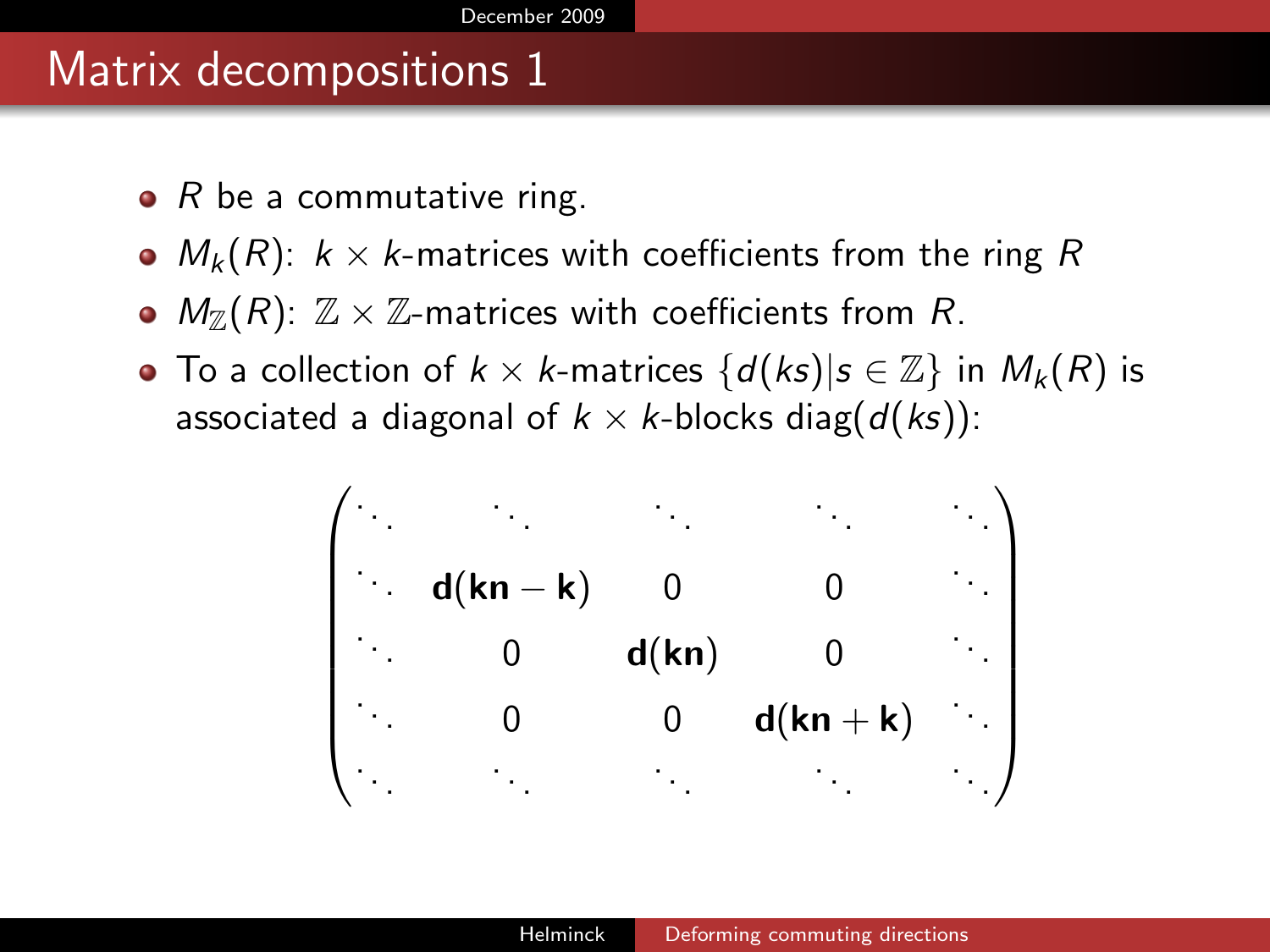#### Matrix decompositions 2

- The ring of  $k \times k$ -block diagonal matrices in  $M_{\mathbb{Z}}(R)$  by  $D_k(R) = \{d = \text{diag}(d(ks))|d(ks) \in M_k(R) \text{ for all } s \in \mathbb{Z}\}.$
- The elements  $\Lambda^{km}$ ,  $m \in \mathbb{Z}$ , act on  $\mathcal{D}_k(R)$  according to the formula

$$
\Lambda^{km} \text{diag}(d(ks))\Lambda^{-km} = \text{diag}(d(ks+km)).
$$

Each  $A=(\alpha_{(i,j)})\in \mathit{M}_{\mathbb{Z}}(R)$  can uniquely be written as a formal infinite sum

$$
A = \sum_{j \in \mathbb{Z}} a_j \Lambda^{kj} \text{ with all the } a_j \in \mathcal{D}_k(R).
$$

• Upper resp. lower triangular matrices:

$$
A = \sum_{j \geq N} a_j \Lambda^{kj} \text{ resp. } B = \sum_{j \leq N} b_j \Lambda^{kj} \text{ for some } N.
$$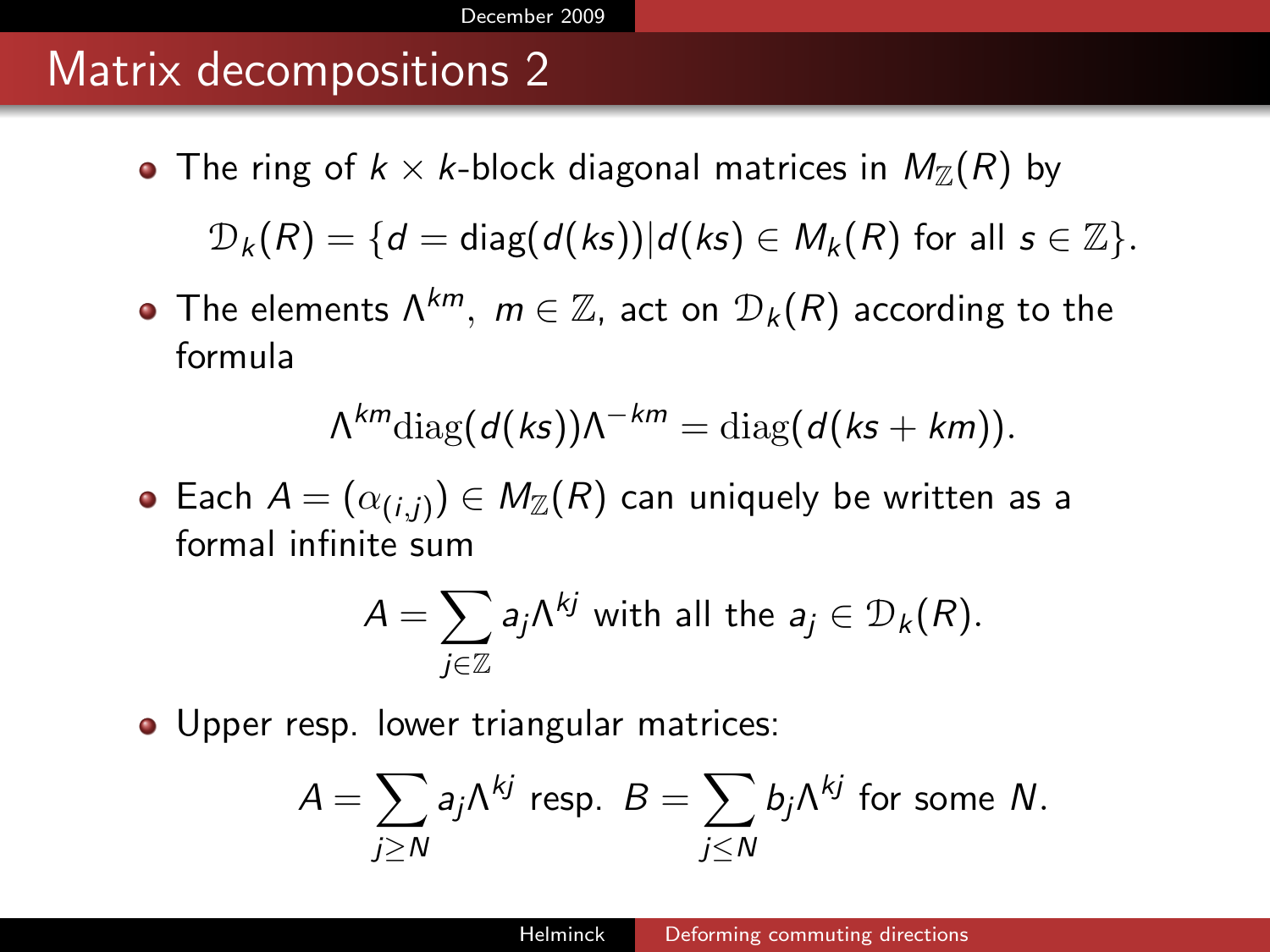### LTH

• For 
$$
A = \sum_{j \in \mathbb{Z}} d_j \Lambda^{kj}
$$
 one defines

$$
A_{\geq 0}=\sum_{j\geq 0}d_j\Lambda^{kj}
$$

• R ring of functions in the flow parameters  $\{t_{i\alpha}\}\text{ w.r.t.}$  $i_k(E_\alpha) \Lambda^{ki}$  and stable under all

$$
\partial_{t_{i\alpha}}:=\frac{\partial}{\partial t_{i\alpha}}.
$$

Deformation of  $\Lambda^k$  in lower triangular matrices:

$$
\mathcal{L} := \Lambda^k + \sum_{i \leq 0} m_i \Lambda^{ik}
$$

• Deformation of  $i_k(E_\alpha)$  in lower triangular matrices:

$$
\mathfrak{U}_{\alpha}=i_{k}(E_{\alpha})+\sum_{i<0}v_{i,\alpha}\Lambda^{ik}
$$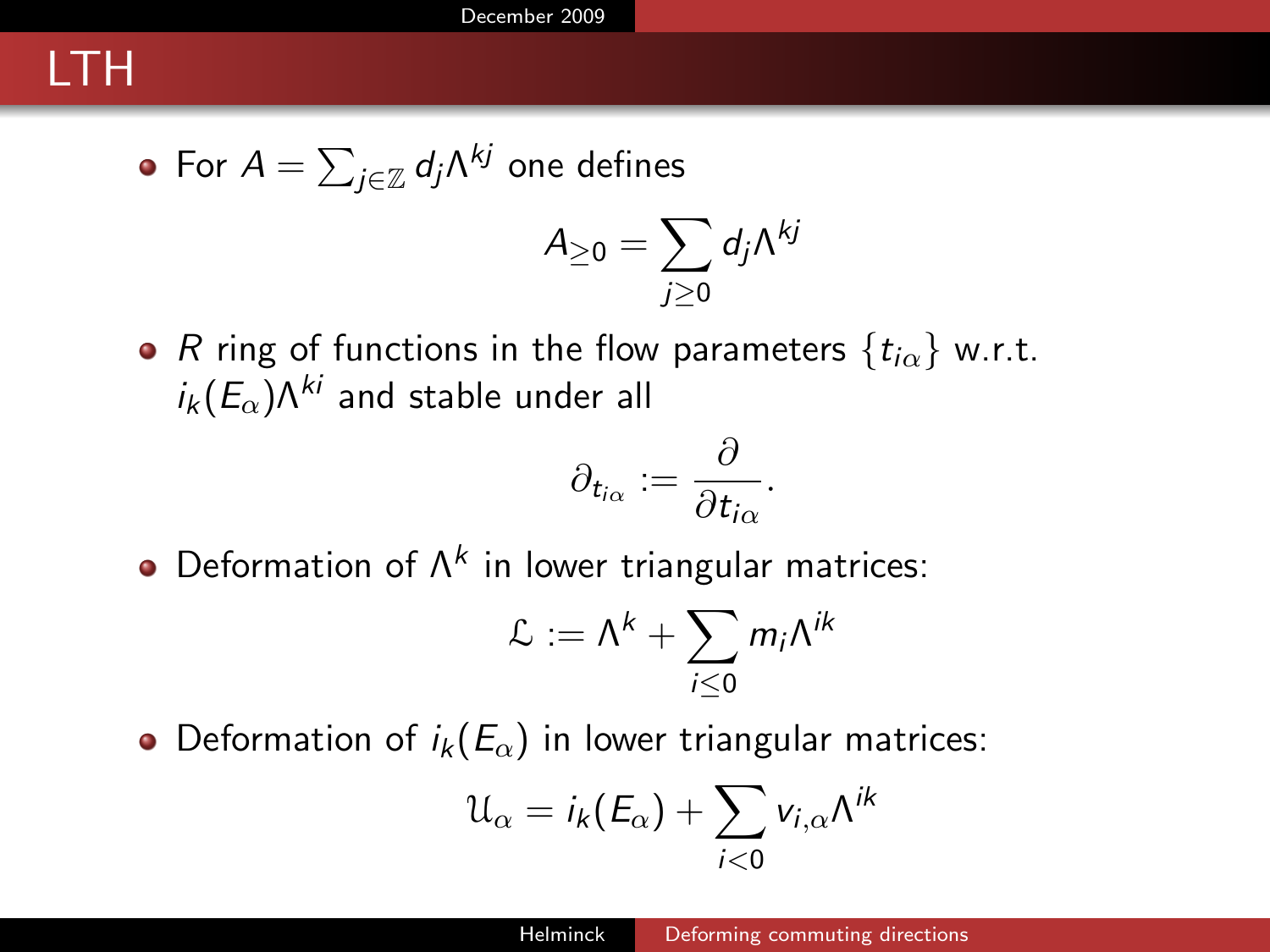# The  $(\Lambda^k,\mathfrak{h})$ -hierarchy

• The commutatvity relations

$$
[\mathcal{L},\mathcal{U}_\alpha]=0 \text{ and } [\mathcal{U}_\alpha,\mathcal{U}_\beta]=0
$$

Trivially satisfied at dressing  $\Lambda^k$  and the  $i_k(E_\beta)$ :

$$
\mathcal{L} = U \Lambda^k U^{-1}, \mathcal{U}_{\beta} = U i_k (E_{\beta}) U^{-1}, U = \mathrm{Id} + \sum_{i < 0} u_i \Lambda^{ik}.
$$

- Perturbed commuting directions:  $P_{i\alpha} := \mathcal{L}^i \mathfrak{U}_\alpha$ .
- The Lax equations of the  $(\Lambda^k, \mathfrak{h})$ -hierarchy:

$$
\partial_{t_{i\alpha}}(\mathcal{L})=[(P_{i\alpha})_{\geq 0},\mathcal{L}]\ \ \text{and}\ \partial_{t_{i\alpha}}(\mathfrak{U}_{\beta})=[(P_{i\alpha})_{\geq 0},\mathfrak{U}_{\beta}].
$$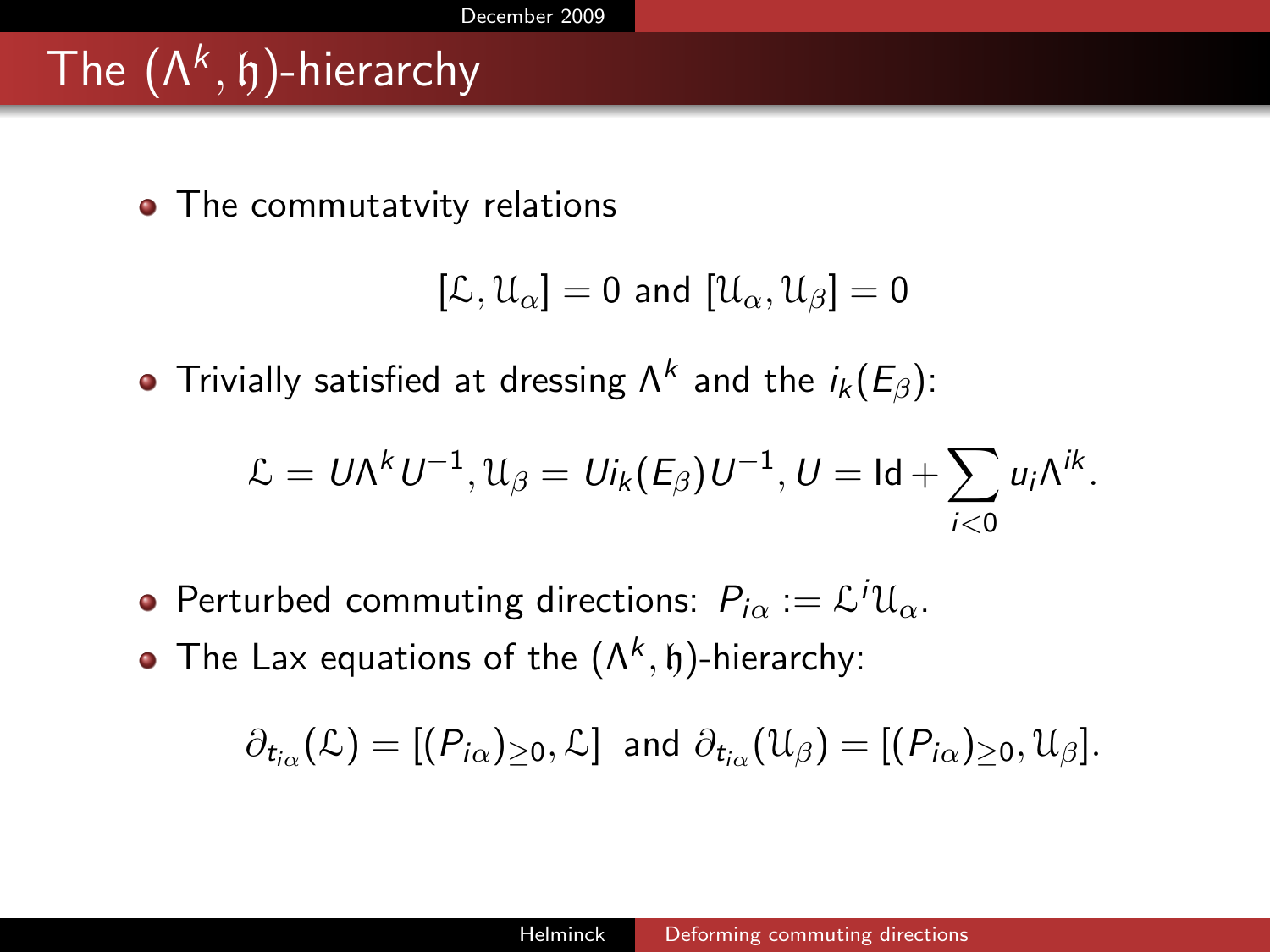#### Zero curvature relations

**a** There holds:

#### Theorem

For deformations  $\mathcal L$  and the  $\mathfrak{U}_{\beta}$  that satisfy the commutativity relations, the Lax equations are equivalent to the zero curvature equations

$$
\partial_{t_{n\alpha}}(B_{m\gamma})-\partial_{t_{m\gamma}}(B_{n\alpha})-[B_{n\alpha},B_{m\gamma}]=0.
$$

for the finite band matrices  $B_{j\beta}=(\mathcal{L}^j\mathfrak{U}_\beta)_{\geq 0}$ .

This set of equations expresses that the curvature of the differential form

$$
\omega_{\geq 0} = \sum_{j=0}^\infty \sum_{\beta=1}^k B_{j\beta} dt_{j\beta},
$$

is zero.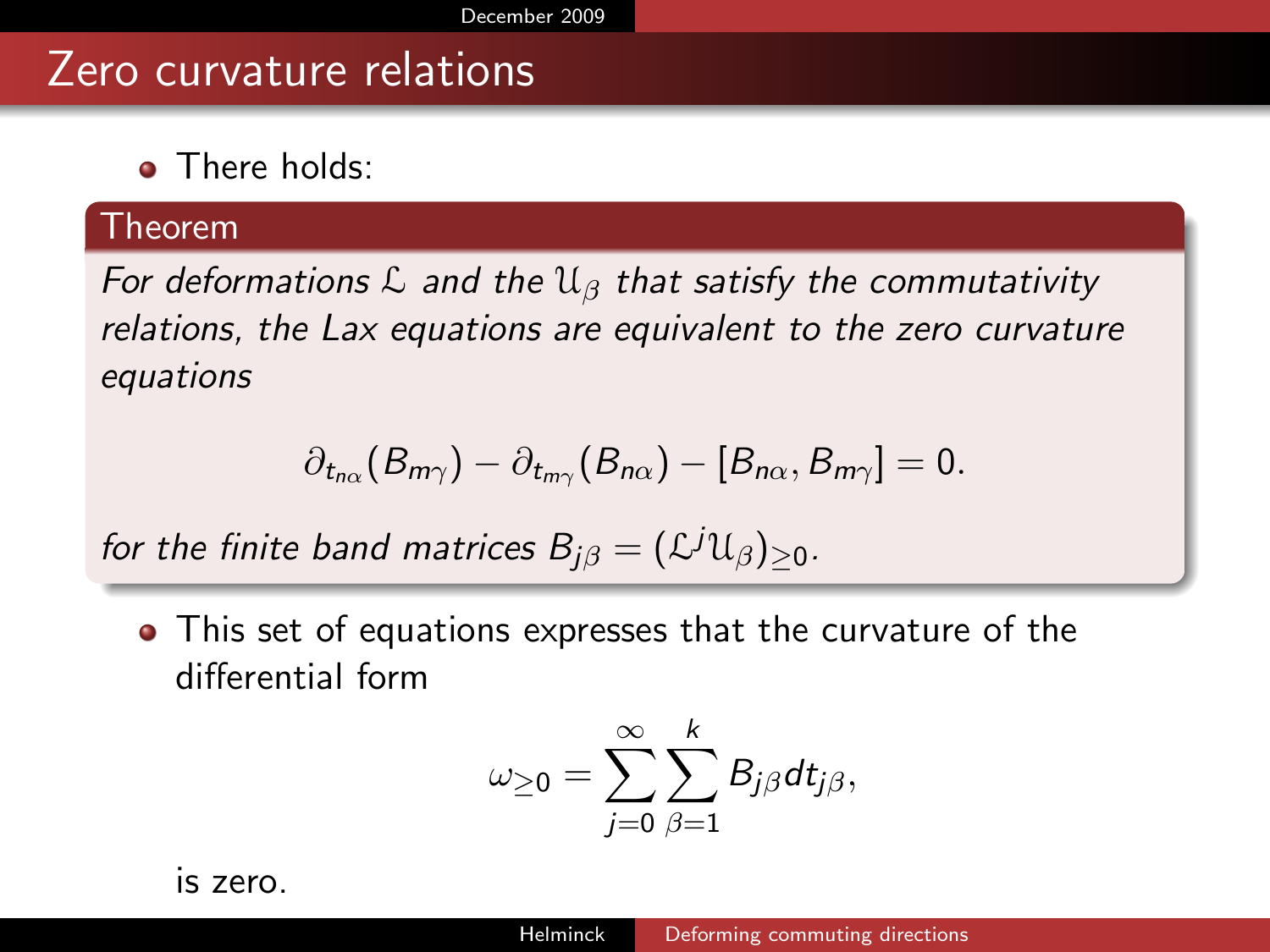#### The relevant group

• For Hilbert spaces  $H_1$  and  $H_2$  and  $p \geq 1$ ,  $S_p$  is the Schatten ideal of bounded operators  $A: H_1 \mapsto H_2$ 

$$
||A||_p^p := \operatorname{trace}(A^*A)^{\frac{p}{2}} < \infty.
$$

• For each such a p one introduces the group  $G(p)$  by

$$
G_{+}=\left\{g=(g_{ij})\in\mathsf{GL}(H)\,\middle|\, \bigoplus_{i>j}(g^{-1})_{ij}\in S_{\rho}\\ \oplus_{i>j}(g^{-1})_{ij}\in S_{\rho}\right\}.
$$

• Invertible elements in the Banach algebra

$$
G_{+} = \left\{b = (b_{ij}) \in B(H) \mid \oplus_{i > j} b_{ij} \in S_{p}\right\}
$$

equiped with the norm  $|| \cdot ||_{res}$  defined by

$$
||b||_{\text{res}} = ||(b_{ij})||_{\text{res}} := ||b|| + ||\oplus_{i > j} b_{ij}||_{p}.
$$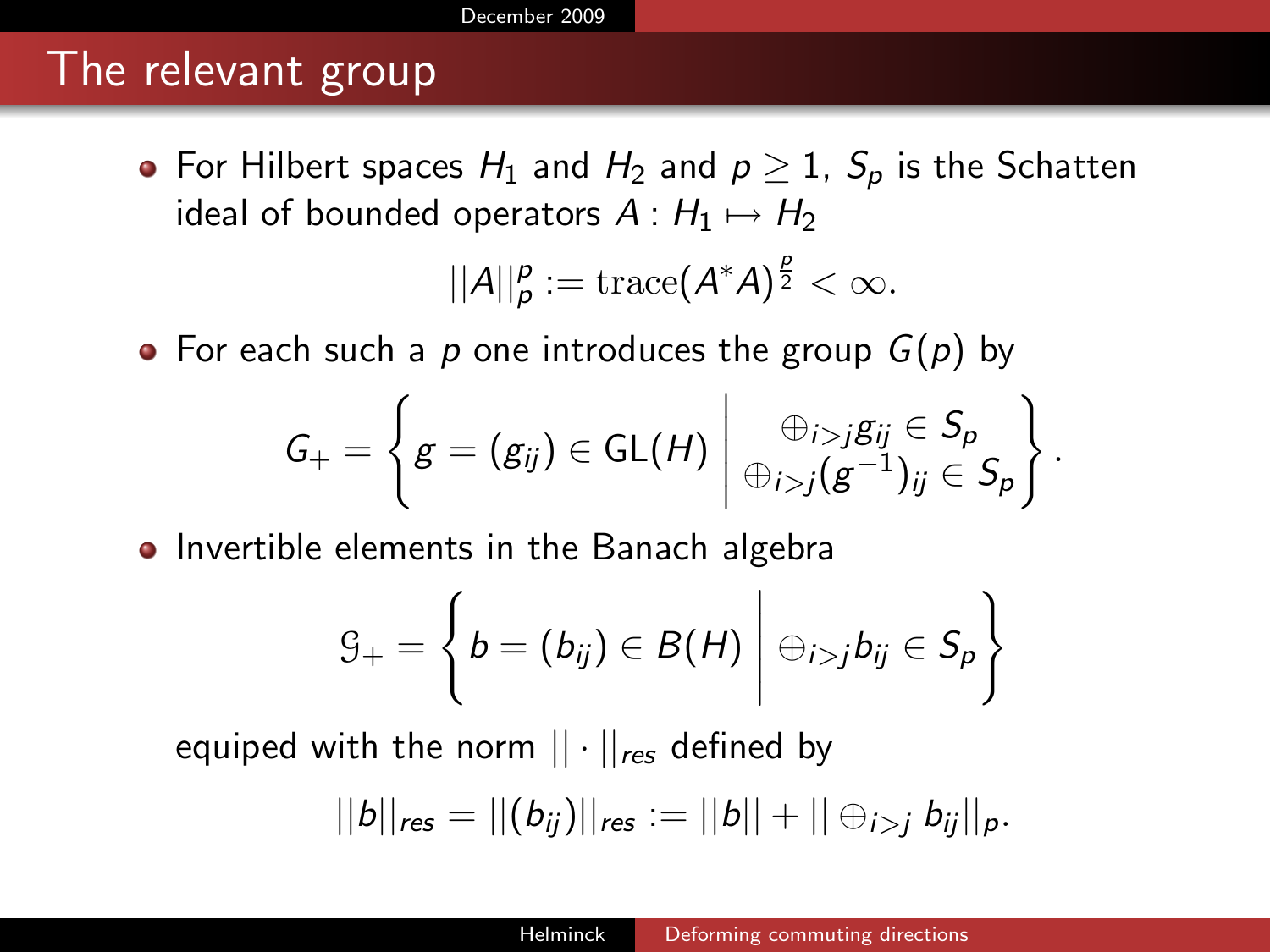[December 2009](#page-1-0)

## Subgroups of  $G_+$

• The Lie algebra  $G_+$  can be split into the sum of the Lie subalgebras

$$
\mathcal{P}_+ := \left\{ p = (p_{ij}) \in \mathcal{G}_+ \middle| p_{ij} = 0 \text{ for all } i > j \right\}
$$

and

$$
\mathcal{U}_+ := \left\{ u = (u_{ij}) \in \mathcal{G}_+ \middle| u_{ij} = 0 \text{ for all } i \leq j \right\}.
$$

• Their corresponding Lie groups are

$$
P_+ := \left\{ p = (p_{ij}) \in G_+ \middle| p_{ij} = 0 \text{ and } (p^{-1})_{ij} = 0 \text{ for all } i > j \right\},
$$
  

$$
U_+ := \left\{ u = (u_{ij}) \in G_+ \middle| \begin{array}{l} u_{ij} = 0 \text{ for all } i < j \\ u_{ii} = \text{Id} \text{ for all } i \in \mathbb{Z} \end{array} \right\}.
$$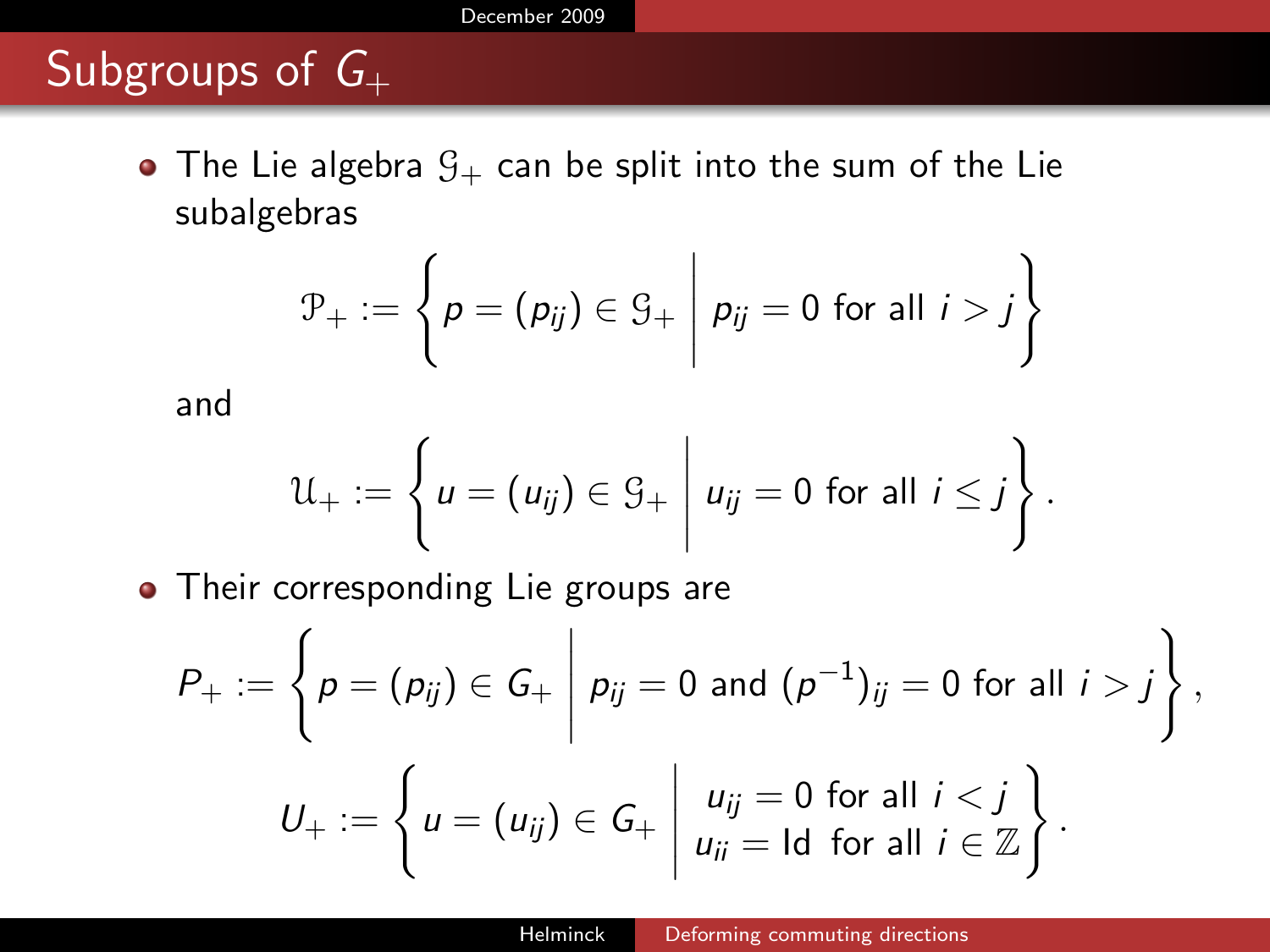## The big cell for LTH

• The map from  $\mathcal{U}_+ \times \mathcal{P}_+$  to  $G_+$  defined by

$$
(u_+,p_+)\mapsto \exp(u_+)\exp(p_+)
$$

is a local diffeomorphism at (0, 0).

• The set  $U_{+}P_{+}$  is an open subset of  $G_{+}$ . It is called the big cell in  $G_+$  w.r.t.  $U_+$  and  $P_+$ .

#### Proposition

Let  $\Omega_+ \subset G_+$  be the collection of all  $g \in G_+$  such that  $g_{++}(i)$  is invertible for all  $i \in \mathbb{Z}$ . Then  $\Omega_+$  is equal to  $U_+P_+$ .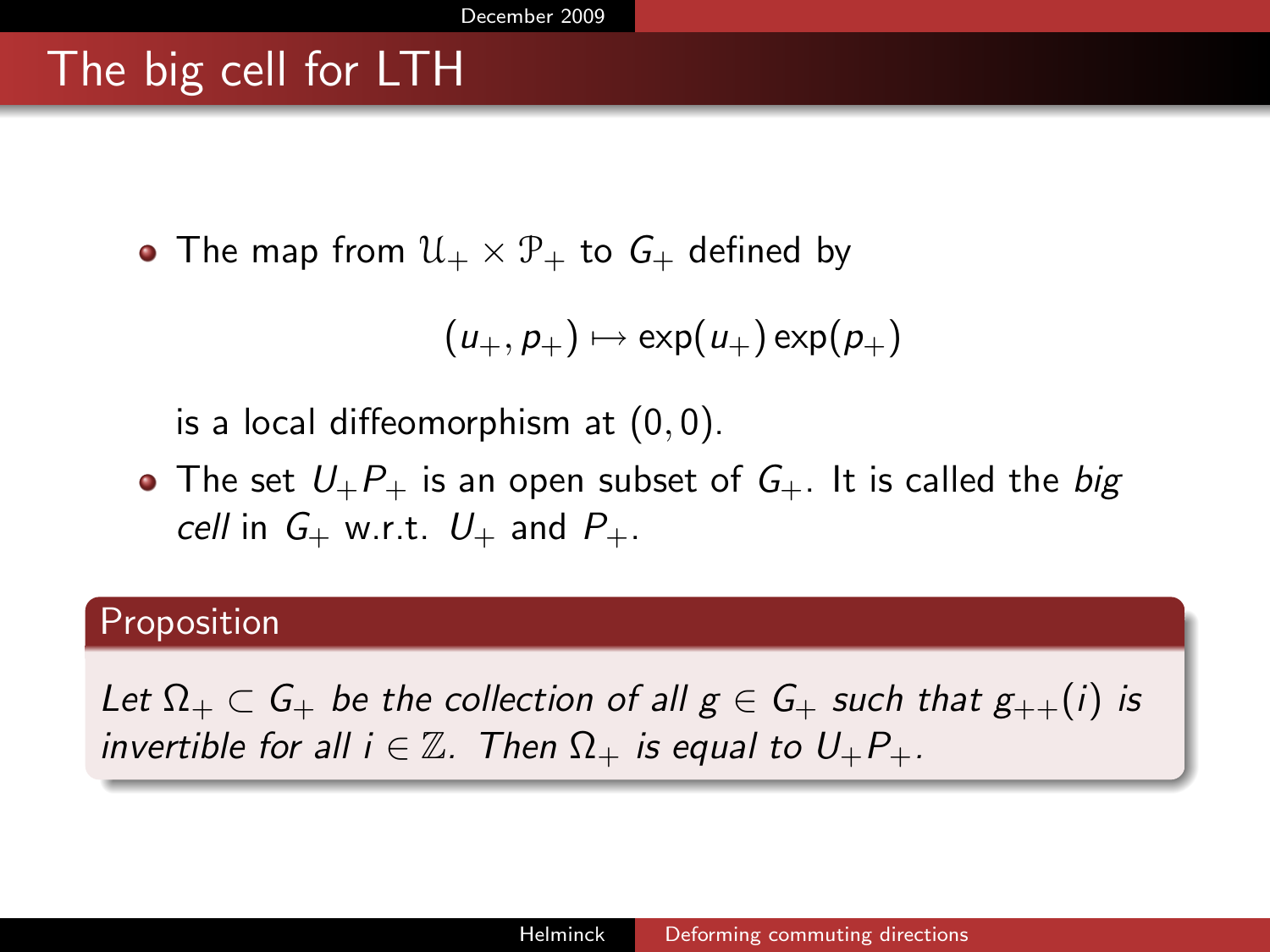### Commuting flows 1

- Let h be the subalgebra of diagonal matrices inside  $M_k(\mathbb{C})$
- $\bullet$  Let U be any open connected neighborhood of the unit circle  $\mathcal{S}^1$
- $\Gamma(U, \mathfrak{h})$  for the set of holomorpic maps  $\gamma : U \mapsto \mathfrak{h}$  such that

 $det(\gamma(u)) \neq 0$  for all  $u \in U$ .

- Γ(h) is the inductive limit of all the  $\Gamma(U, \mathfrak{h})$
- Let  $\Delta(\mathfrak{h})$  be the subgroup spanned by the elements

$$
\begin{pmatrix} z^{m_1} & 0 & \dots & 0 \\ 0 & \ddots & \ddots & \vdots \\ \vdots & \ddots & \ddots & 0 \\ 0 & \dots & 0 & z^{m_k} \end{pmatrix}, \text{ all } m_i \in \mathbb{Z}.
$$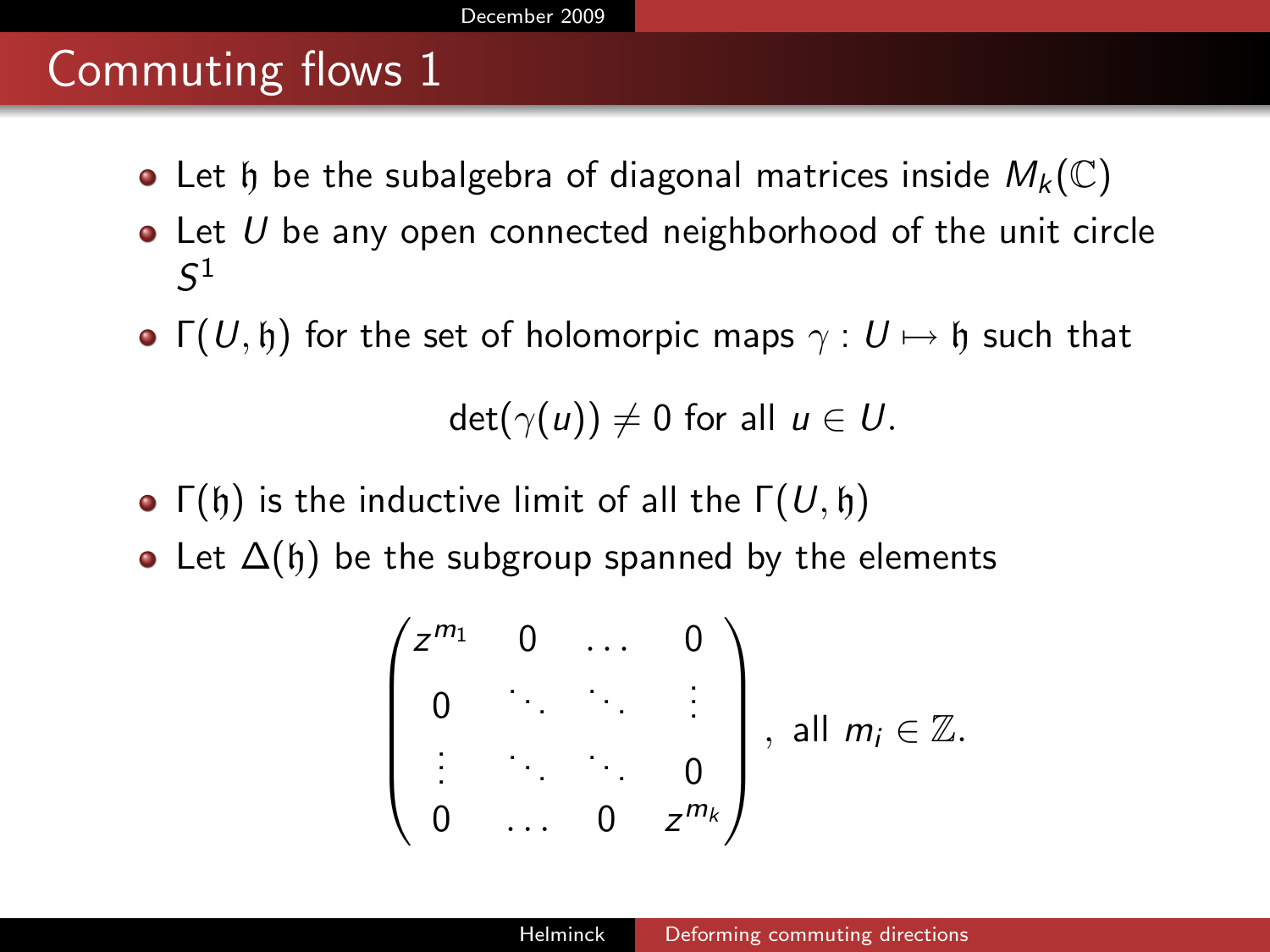### Commuting flows 2

#### Proposition

Then one has  $\Gamma(\mathfrak{h})=\Gamma_+(\mathfrak{h}) \Delta(\mathfrak{h}) \Gamma_-(\mathfrak{h})$ , where

$$
\Gamma_+(\mathfrak{h})=\{\gamma_+\mid \gamma_+=\exp(\sum_{s\leq 0}\gamma_s z^s),\ \text{with}\ \gamma_s\in \mathfrak{h}\ \text{for all}\ s\leq 0\}
$$

and

$$
\Gamma_-(\mathfrak{h})=\{\gamma_-\mid \gamma_-=\exp(\sum_{s>0}\gamma_s z^s),\ \text{with}\ \gamma_s\in\mathfrak{h}\ \text{for all}\ s>0\}.
$$

• The elements of  $\Gamma_+(\mathfrak{h})$  give by left multiplication on H operators  $M_{\gamma_+} \in P_+$ . In local coordinates:

$$
[M_{\gamma_+}]=\exp(\sum_{i=0}^{\infty}\sum_{\alpha=1}^{k}t_{i\alpha}i_k(E_{\alpha})\Lambda^{ik}).
$$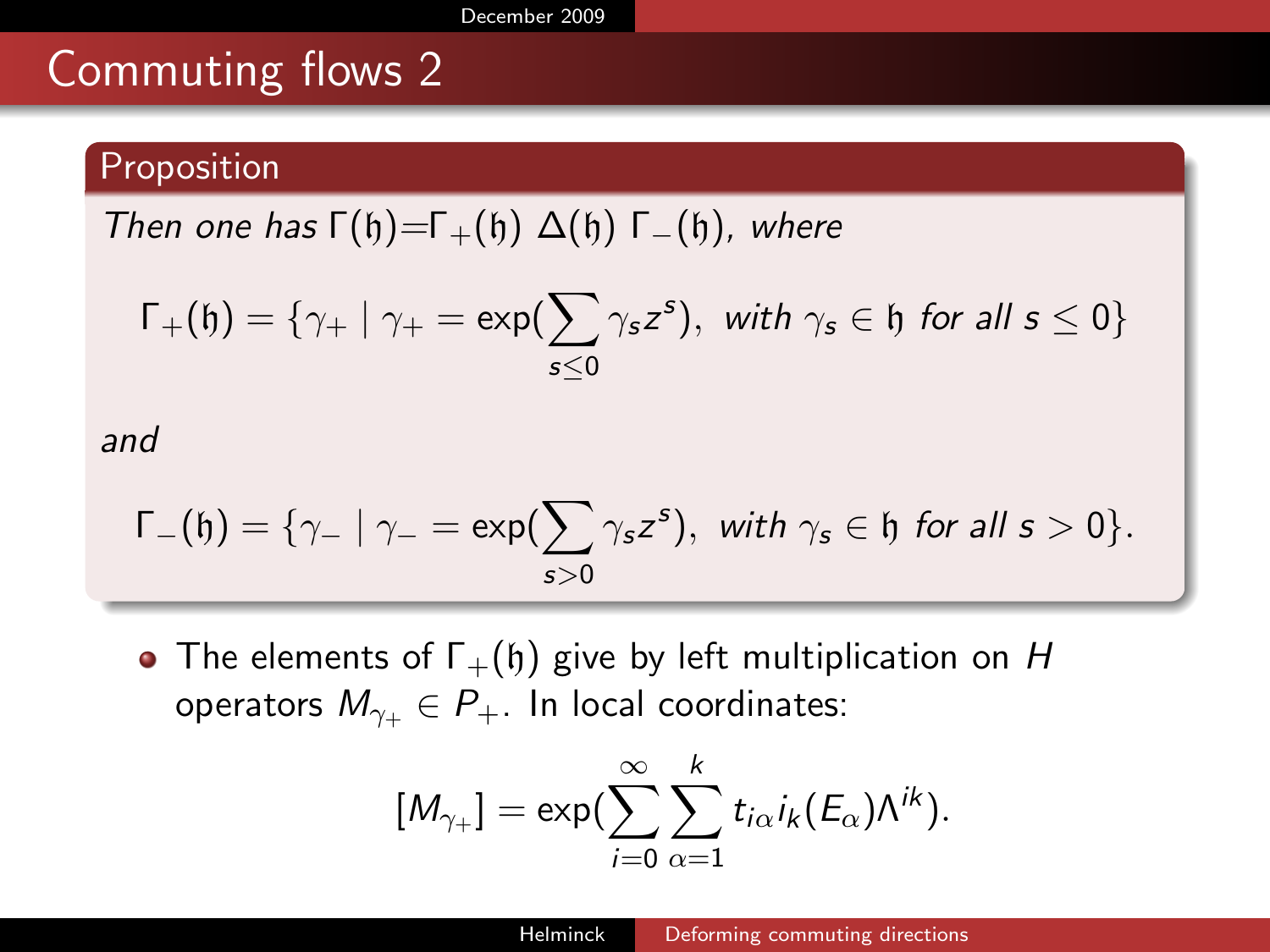### The construction

• One starts with an element  $g \in G_+$ . Inside the group of commuting flows  $\Gamma_+(\mathfrak{h})$  one considers

$$
\Gamma_+(g,\mathfrak{h})=\{\gamma_+\in\Gamma_+(\mathfrak{h})\mid M_{\gamma_+}g\in\Omega_+\}.
$$

Basic result:

#### Proposition

The set  $\Gamma_+(g, \mathfrak{h})$  is an open dense subset of  $\Gamma_+(\mathfrak{h})$ .

- Choose for R the ring of holomorphic functions on  $\Gamma_+(g, \mathfrak{h})$
- **•** If the element  $\gamma_+ \in \Gamma_+(g, \mathfrak{h})$ , there holds

$$
[M_{\gamma+}][g] = u_{+}(g, \gamma_{+})^{-1} p_{+}(g, \gamma_{+}),
$$

with  $p_+(g, \gamma_+) \in [P_+]$  and  $u_+(g, \gamma_+) \in [U_+]$ .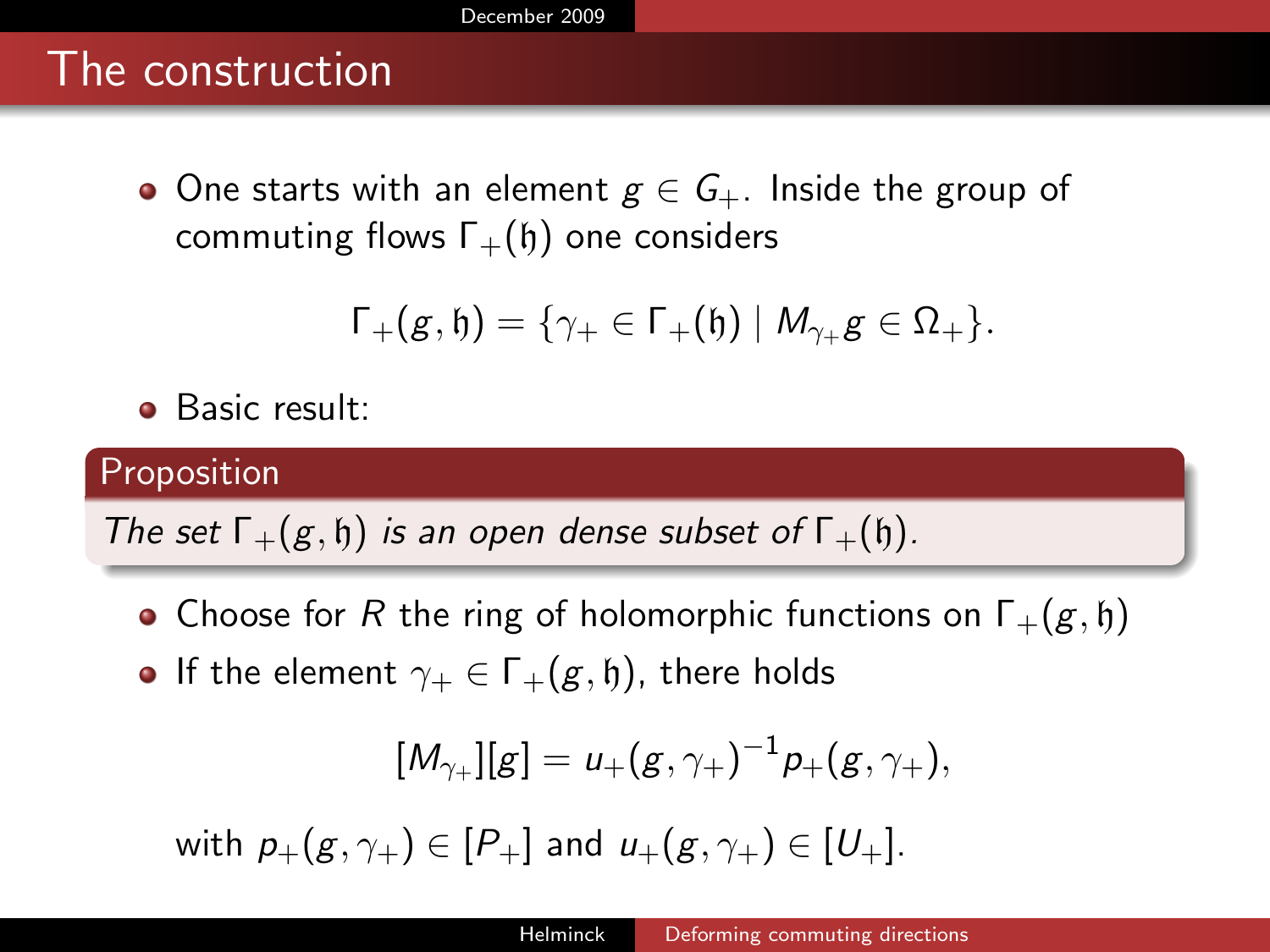#### [December 2009](#page-1-0)

### Main result for LTH

Consider  $\Psi=u_+(g,\gamma_+)[M_{\gamma_+}]=\hat{\Psi}[M_{\gamma_+}]$ 

**•** Define

$$
\mathcal{L}(\hat{\Psi}) = \hat{\Psi} \Lambda^k \hat{\Psi}^{-1} \text{ and } \mathcal{U}_{\alpha}(\hat{\Psi}) = \hat{\Psi} i_k (E_{\alpha}) \hat{\Psi}^{-1}.
$$

• Put 
$$
P_{i\alpha} := \mathcal{L}(\hat{\Psi})^i \mathcal{U}_{\alpha}(\hat{\Psi})
$$
 and  $B_{i\alpha} := (P_{i\alpha})_{\geq 0}$ .

#### Theorem

- ${\bf D}$  For all  $i\geq 0$  and all  $\alpha\in\{1,\cdots,k\}\colon \partial_{t_{i\alpha}}(\Psi)=B_{i\alpha}\Psi.$
- **2** The set of matrices  $(\mathcal{L}(u_+(g, \gamma_+)), \mathcal{U}_{\alpha}(u_+(g, \gamma_+)))$  form a solution of the  $(\Lambda^k, \mathfrak{h})$ -hierarchy.

• For each 
$$
p_0 \in P_+
$$
 one has

$$
\mathcal{L}(u_+(g,\gamma_+)) = \mathcal{L}(u_+(gp_0,\gamma_+)),
$$
  

$$
\mathcal{U}_{\alpha}(u_+(g,\gamma_+)) = \mathcal{U}_{\alpha}([u_+(gp_0,\gamma_+)]).
$$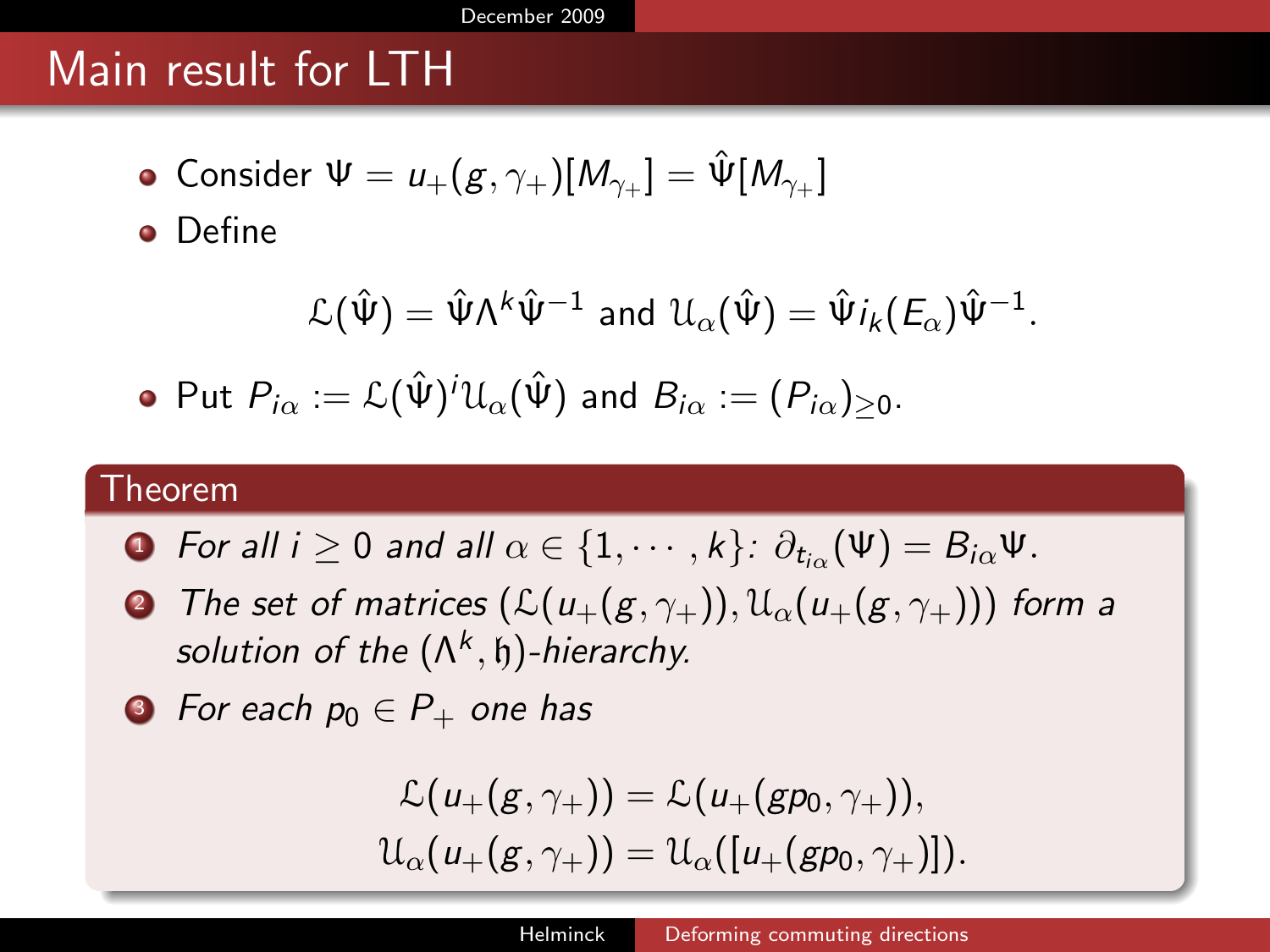## UTH

• For 
$$
A = \sum_{j \in \mathbb{Z}} d_j \Lambda^{kj}
$$
 one defines

$$
A_{<0}=\sum_{j<0}d_j\Lambda^{kj}
$$

• R ring of functions in the flow parameters  $\{s_{i\beta}\}\text{ w.r.t.}$  $i_k$  ( $F_β$ ) $Λ^{-kj}$  and stable under all

$$
\partial_{\mathsf{s}_{j\beta}}:=\frac{\partial}{\partial \mathsf{s}_{j\beta}}.
$$

Deformation of  $\Lambda^{-k}$  in upper triangular matrices:

$$
\mathcal{M} := \sum_{i \geq -1} m_i \Lambda^{ik} \text{ with } m_{-1} \text{ invertible.}
$$

• Deformation of  $i_k(F_\beta)$  in upper triangular matrices:

$$
\mathcal{V}_\beta = \sum_{i\geq 0} v_{i,\beta} \Lambda^{ik}
$$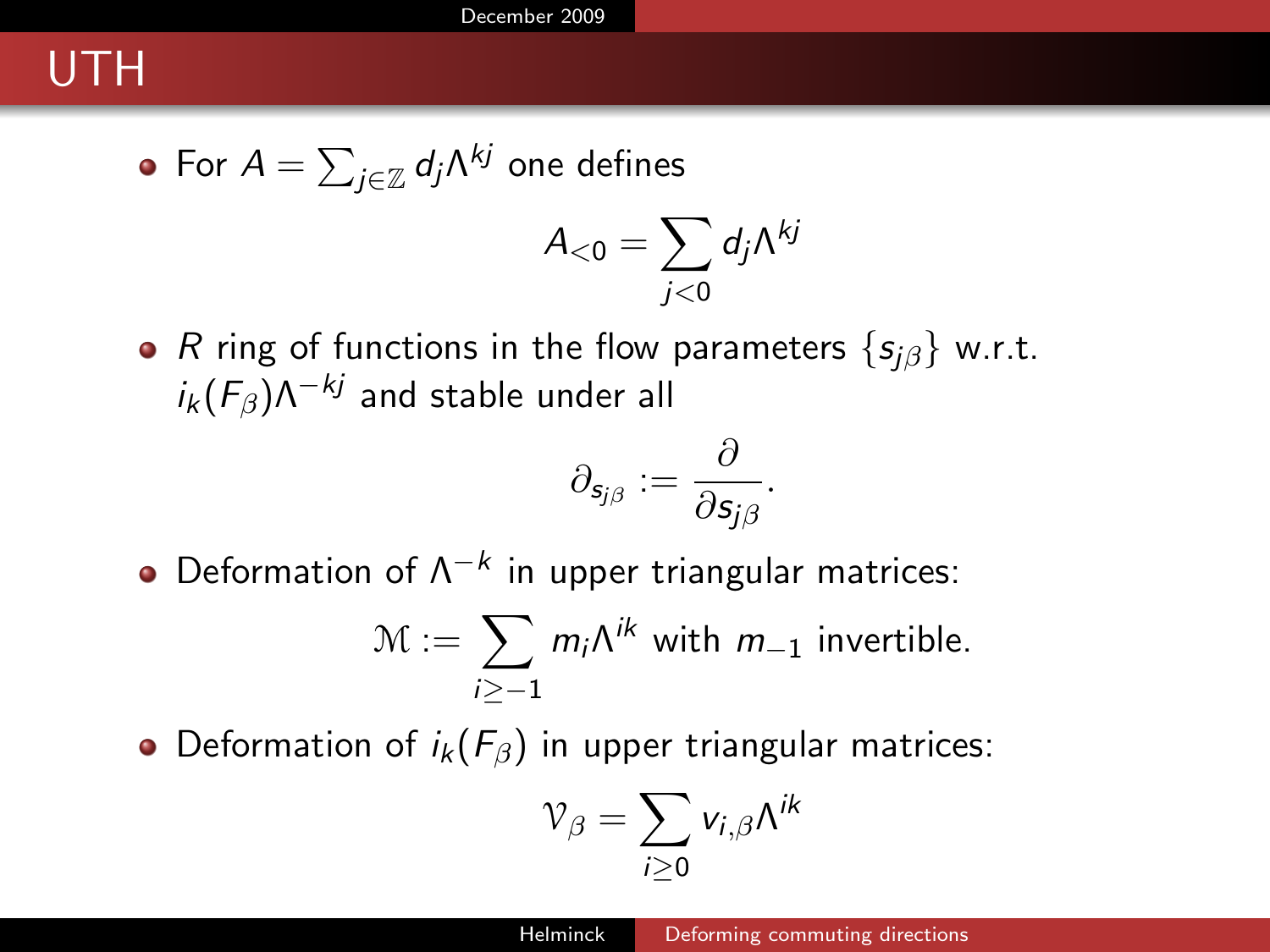# The  $(\Lambda^{-k},\mathfrak{h})$ -hierarchy

• The commutatvity relations

$$
[\mathcal{M}, \mathcal{V}_{\alpha}] = 0 \text{ and } [\mathcal{V}_{\alpha}, \mathcal{V}_{\beta}] = 0 \tag{1}
$$

Trivially satisfied at dressing  $\Lambda^{-k}$  and the  $i_k(\mathcal{F}_\beta)$ :

$$
\mathcal{M} = V \Lambda^{-k} V^{-1}, \mathcal{V}_{\beta} = V i_k(F_{\beta}) V^{-1}, V = \sum_{i \geq 0} v_i \Lambda^{ik}.
$$

- **•** Perturbed commuting directions:  $Q_{i\alpha} := \mathcal{M}^j \mathcal{V}_{\alpha}$ .
- The Lax equations of the  $(\Lambda^{-k}, \mathfrak{h})$ -hierarchy:

$$
\partial_{s_{j\alpha}}(\mathcal{M})=[(Q_{j\alpha})_{<0},\mathcal{M}] \text{ and } \partial_{s_{j\alpha}}(\mathcal{V}_{\beta})=[(Q_{j\alpha})_{<0},\mathcal{V}_{\beta}].
$$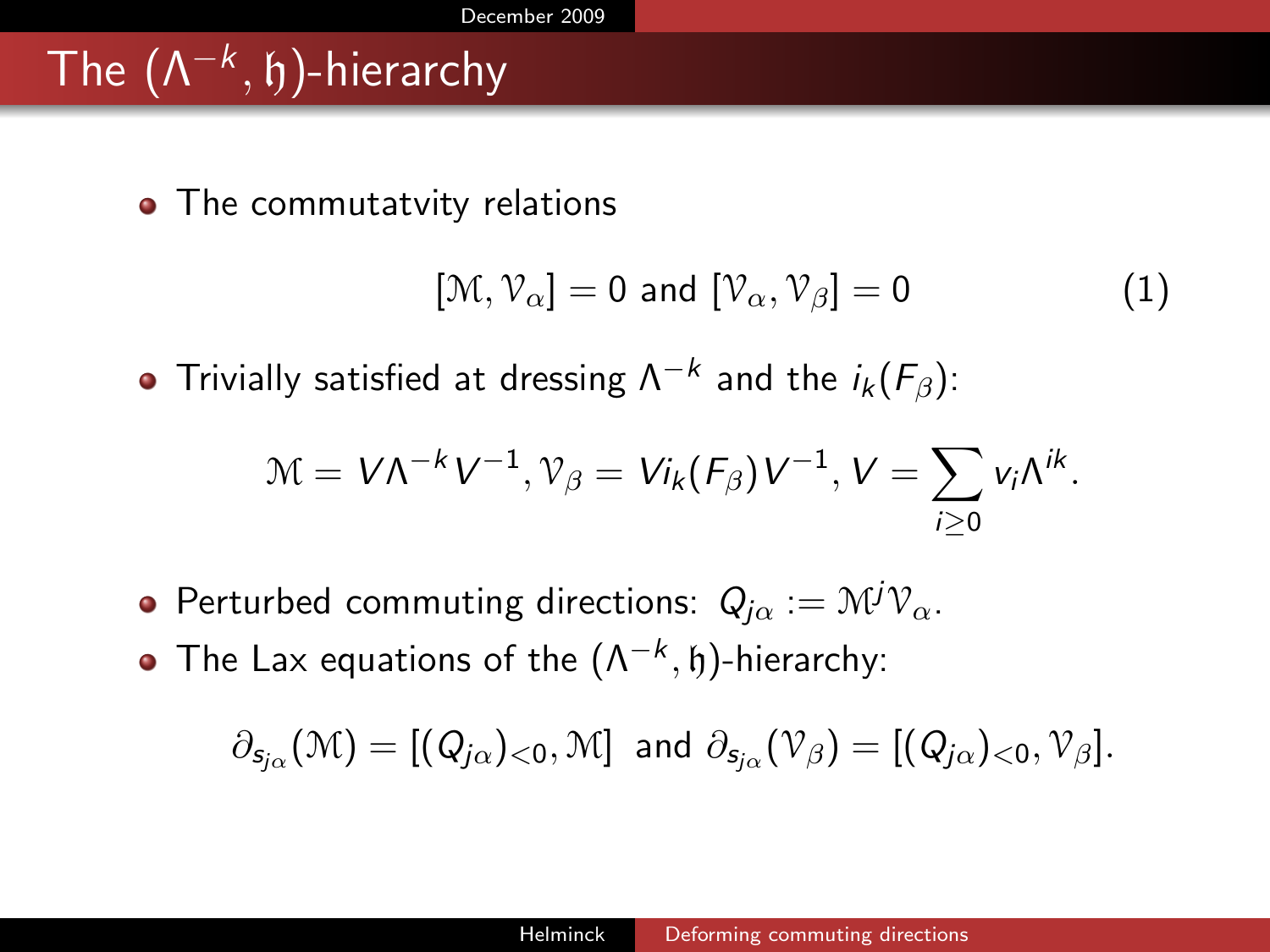### The relevant geometry for UTH

• For each p corresponding to the Schatten class  $S_p$  the group  $G_$  is

$$
G_{-}=\left\{g=(g_{ij})\in\mathsf{GL}(H)\,\middle|\, \bigoplus_{i
$$

 $\bullet$  Its Lie algebra is

$$
\mathcal{G}_{-} = \left\{ b = (b_{ij}) \in B(H) \mid \oplus_{i < j} b_{ij} \in S_p \right\}
$$

• It splits into the sum of the Lie subalgebras

$$
\mathcal{P}_{-} := \left\{ p = (p_{ij}) \in \mathcal{G}_{-} \middle| p_{ij} = 0 \text{ for all } i > j \right\},\
$$

$$
\mathcal{U}_{-} := \left\{ u = (u_{ij}) \in \mathcal{G}_{-} \middle| u_{ij} = 0 \text{ for all } i \leq j \right\}.
$$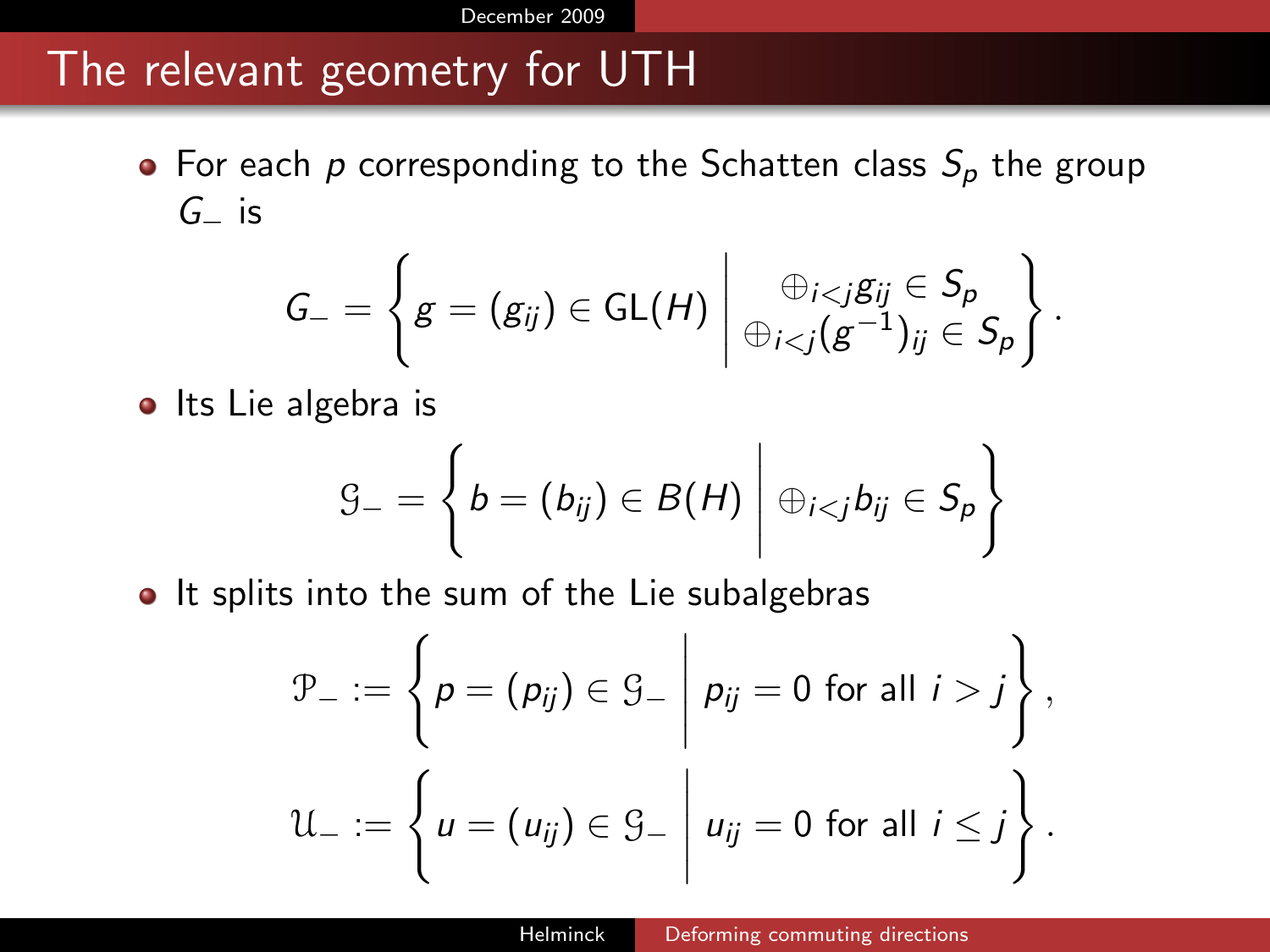#### More geometry

• Their corresponding Lie groups are

$$
P_{-} := \left\{ p = (p_{ij}) \in G_{-} \middle| p_{ij} = 0 \text{ and } (p^{-1})_{ij} = 0 \text{ for all } i > j \right\},\
$$

$$
U_{-} := \left\{ u = (u_{ij}) \in G_{-} \mid \begin{matrix} u_{ij} = 0 \text{ for all } i < j \\ u_{ii} = \text{Id} \text{ for all } i \in \mathbb{Z} \end{matrix} \right\}.
$$

- The set  $\Omega = U_P i$  is an open subset of  $G_-\cdot$ . It is called the big cell in  $G_$  w.r.t.  $U_$  and  $P_$ .
- The elements of  $\Gamma_-(\mathfrak{h})$  give by left multiplication on H operators  $M_{\gamma_-} \in U_-$ . In local coordinates:

$$
[M_{\gamma-}]=\exp(\sum_{j=1}^{\infty}\sum_{\beta=1}^{k}s_{j\beta}i_k(F_{\beta})\Lambda^{-jk}).
$$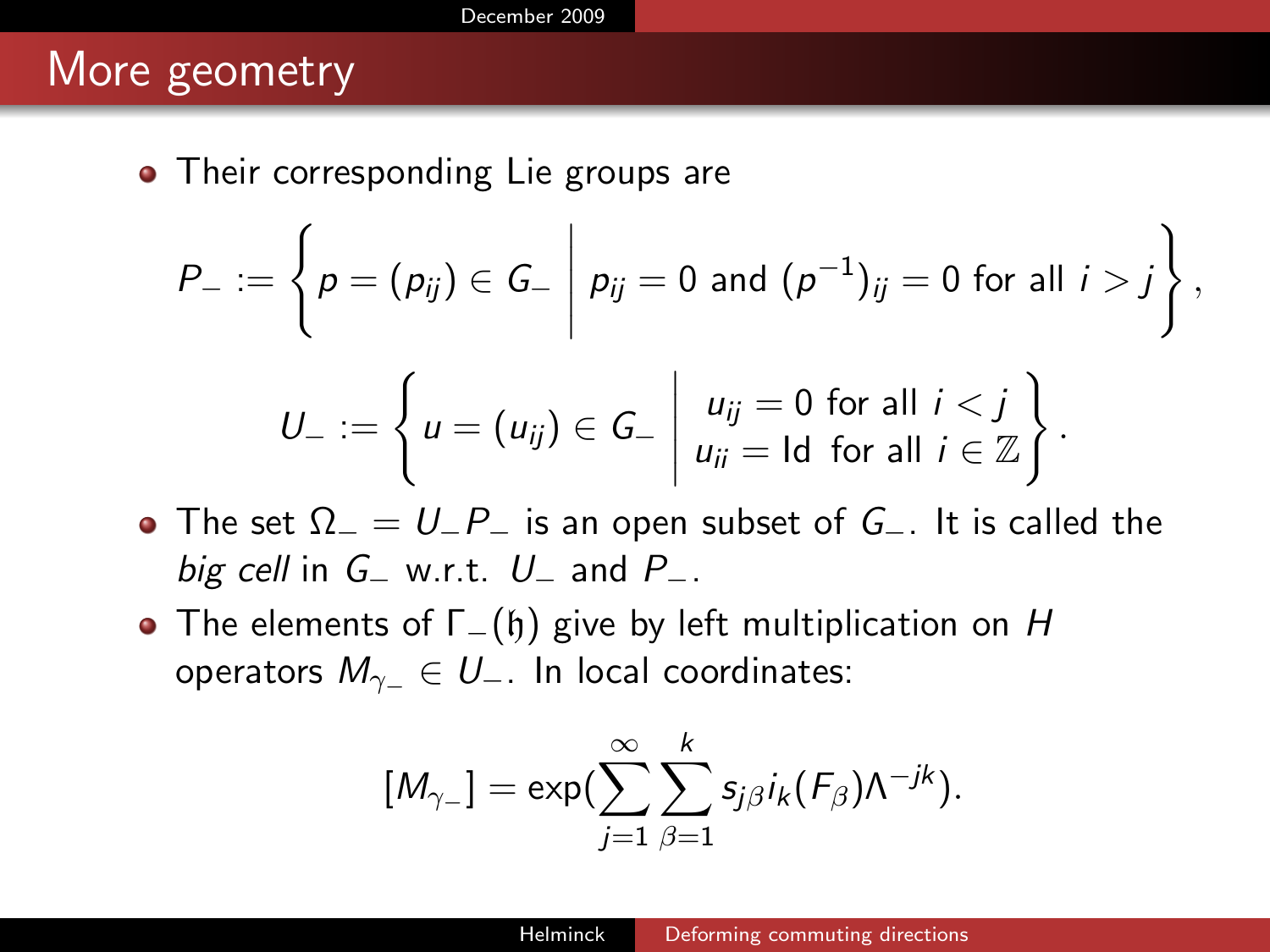## The construction for UTH

• One starts with an element  $g \in G_-\$ . Inside the group of commuting flows  $\Gamma_-(\mathfrak{h})$  one considers

$$
\Gamma_-(g,\mathfrak{h})=\{\gamma_-\in\Gamma_-(\mathfrak{h})\mid gM_{\gamma_-}^{-1}\in\Omega_-\}.
$$

Basic result:

#### Proposition

The set  $\Gamma_-(g, \mathfrak{h})$  is an open dense subset of  $\Gamma_-(\mathfrak{h})$ .

- Choose for R the ring of holomorphic functions on  $\Gamma_-(g, \mathfrak{h})$
- If the element  $γ_ = ∈ Γ_-(g, η)$ , there holds

$$
g[M_{\gamma-}^{-1}] = u_{-}(g, \gamma_{-}) p(g, \gamma_{-}),
$$

with  $p(g, \gamma_-) \in P_-$  and  $u_-(g, \gamma_-) \in U_-$ .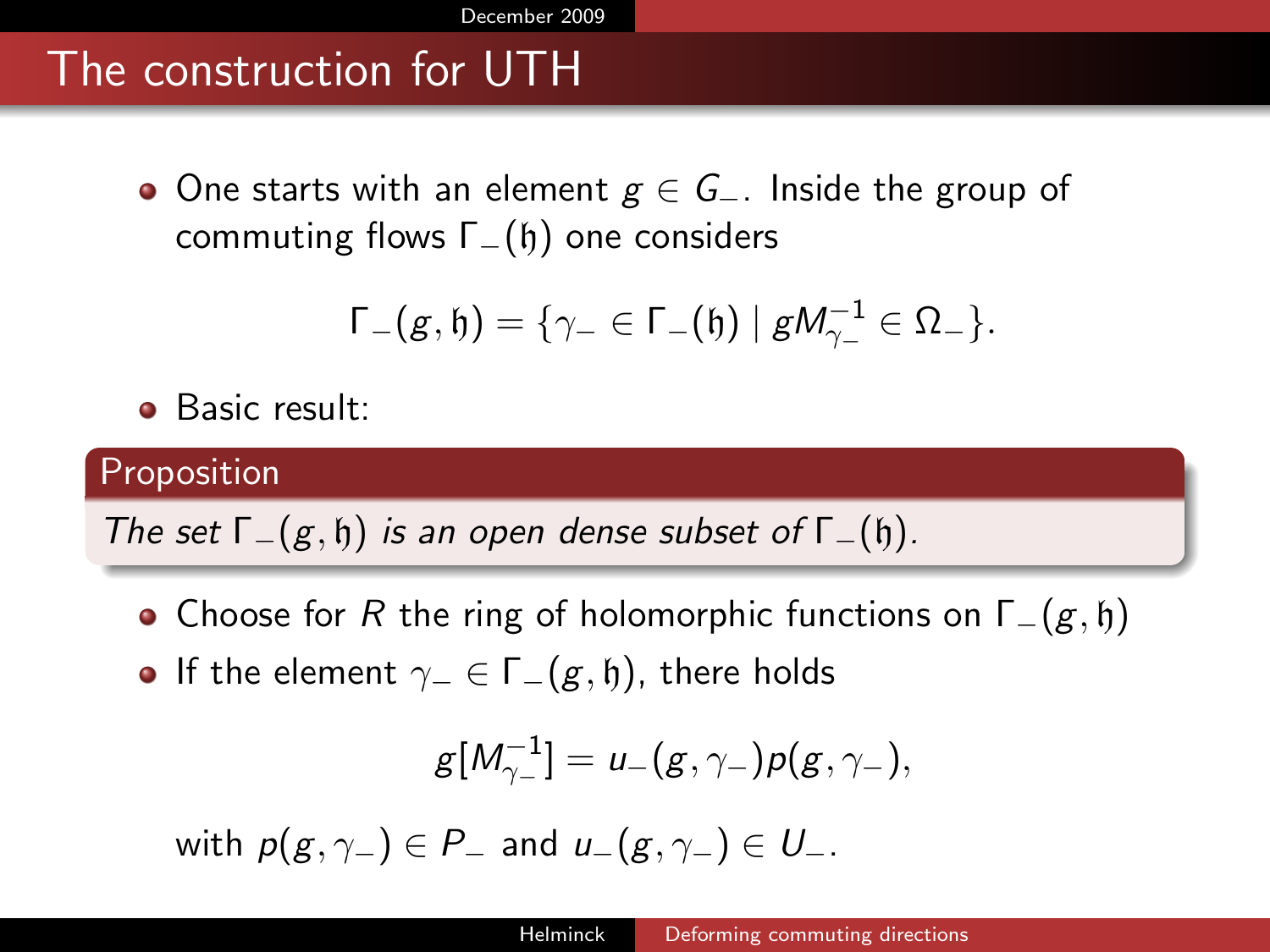### Main result for UTH

• Consider  $Φ = [p(g, γ_))] [M_γ_] = \hat{Φ} [M_γ_]$ 

**o** Define

$$
\mathcal{M}(\hat{\Phi}) = \hat{\Phi} \Lambda^{-k} \hat{\Phi}^{-1} \text{ and } \mathcal{V}_{\beta}(\hat{\Phi}) = \hat{\Phi} i_k (F_{\beta}) \hat{\Phi}^{-1}.
$$

• Put 
$$
Q_{j\beta} := \mathcal{M}(\hat{\Phi})^j \mathcal{V}_{\beta}(\hat{\Phi})
$$
 and  $C_{j\beta} := (Q_{j\beta})_{\leq 0}$ .

#### Theorem

- $\textsf{I} \textsf{I} \textsf{I} \textsf{I} \textsf{I} \textsf{I} \textsf{I} \geq 1$  and all  $\beta \in \{1, \cdots, k\} \text{: } \partial_{\mathsf{s}_{j \beta}}(\Phi) = \mathsf{C}_{j \beta} \Phi \text{.}$
- **2** The set of matrices  $(\mathcal{M}([p(g, \gamma_-,)]), \mathcal{V}_{\beta}([p(g, \gamma_+)]))$  form a solution of the  $(\Lambda^{-k}, \mathfrak{h})$ -hierarchy.

• For each 
$$
u_0 \in U_-
$$
 one has

$$
\mathcal{M}([p(g,\gamma_-)]) = \mathcal{M}([p(u_0g,\gamma_-)]),
$$
  

$$
\mathcal{V}_{\beta}([p(g,\gamma_-)]) = \mathcal{V}_{\beta}([p(u_0g,\gamma_-)]).
$$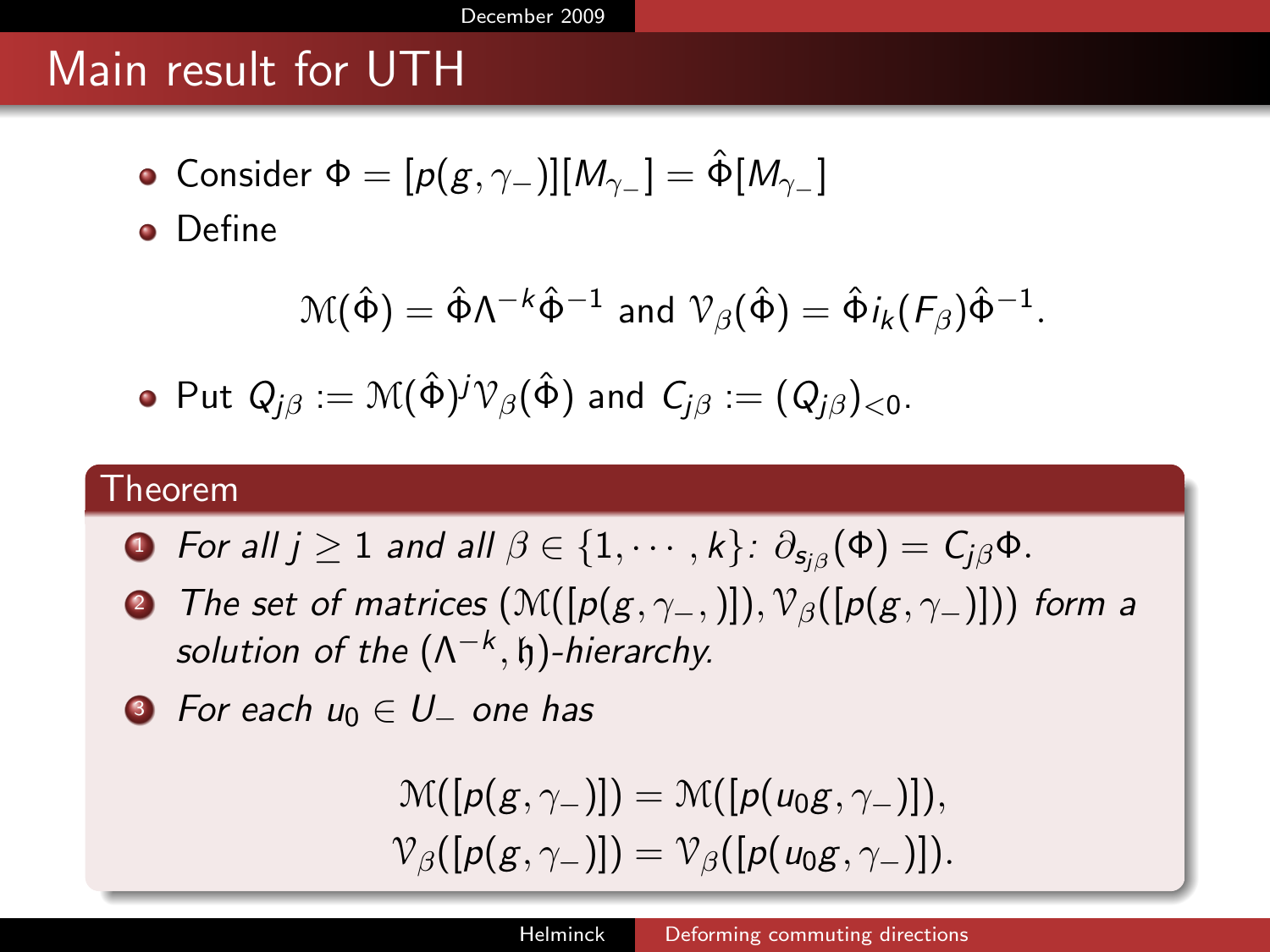## LTH+UTH

• R ring of functions in the flow parameters  $\{t_{i\alpha}\}\$  and  $\{s_{i\beta}\}\$ w.r.t. the  $i_k(E_\alpha) \Lambda^{ki}$  and the  $i_k(F_\beta) \Lambda^{-kj}$  and stable under all

$$
\partial_{t_{i\alpha}}:=\frac{\partial}{\partial t_{i\alpha}}\,\,\text{and}\,\,\partial_{s_{j\beta}}:=\frac{\partial}{\partial s_{j\beta}}.
$$

- Deformations  $(\mathcal{L},\mathfrak{U}_\alpha)$  of  $\Lambda^k$  and the  $i_k(E_\alpha)$  in lower triangular matrices.
- These directions should commute:

$$
[\mathcal{L},\mathcal{U}_\alpha]=0\text{ and }[\mathcal{U}_\alpha,\mathcal{U}_\beta]=0
$$

- Deformations  $(\mathcal{M},\mathcal{V}_\beta)$  of  $\Lambda^{-k}$  and the  $i_k(\mathit{F}_\beta)$  in upper triangular matrices:
- These directions should commute:

$$
[\mathcal{M},\mathcal{V}_{\alpha}]=0 \text{ and } [\mathcal{V}_{\alpha},\mathcal{V}_{\beta}]=0
$$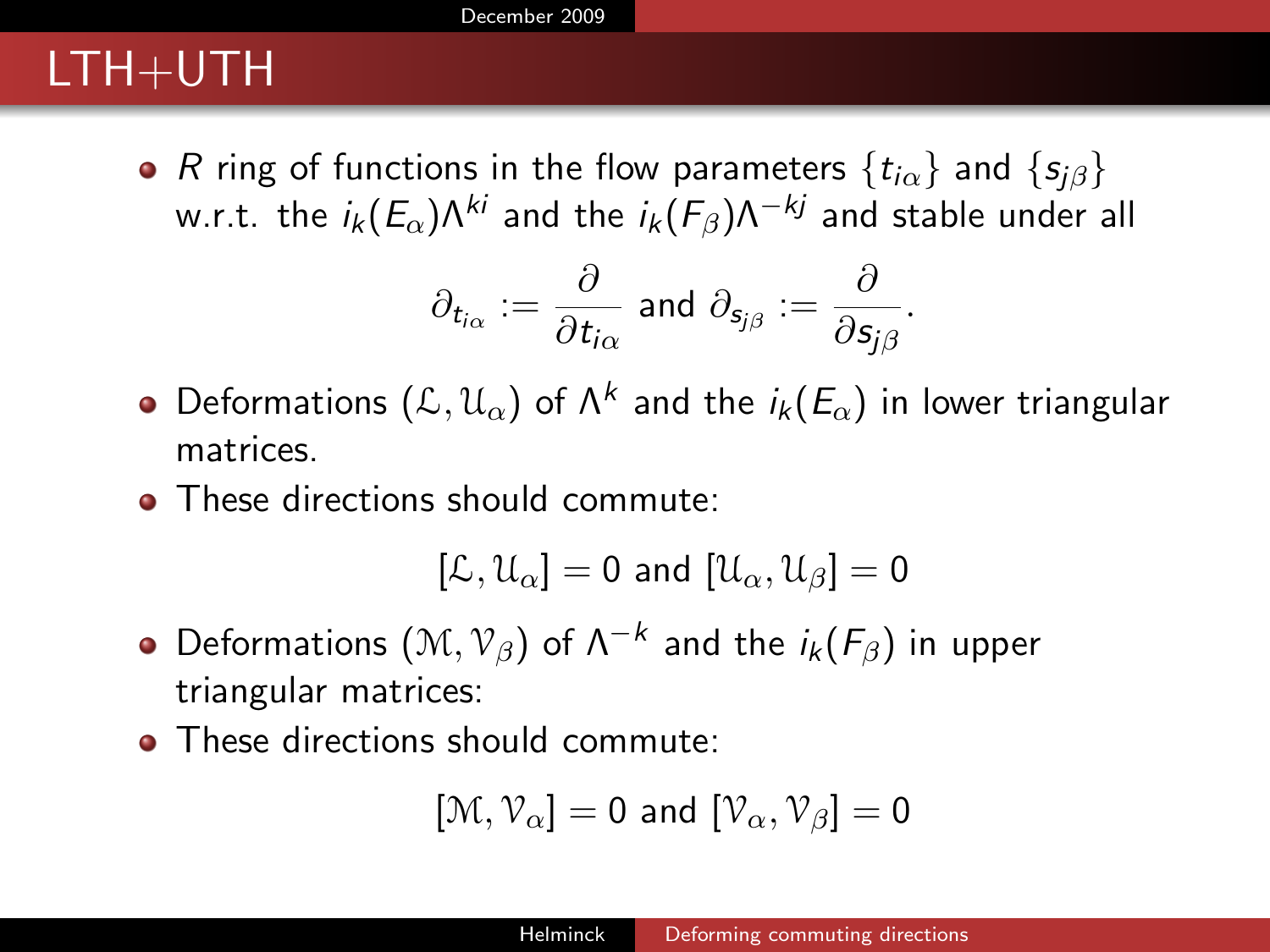#### The two dimensional h-hierarchy

- The Lax equations for the two-dimensional h-hierarchy are:
- For  $\mathcal L$  and the  $\mathcal U_{\alpha}$ :

$$
\partial_{t_{i\alpha}}(\mathcal{L})=[(P_{i\alpha})_{\geq 0},\mathcal{L}] \text{ and } \partial_{t_{i\alpha}}(\mathcal{U}_{\beta})=[(P_{i\alpha})_{\geq 0},\mathcal{U}_{\beta}],
$$

$$
\partial_{\mathsf{s}_{j\gamma}}(\mathcal{L})=[(Q_{j\gamma})_{<0},\mathcal{L}] \text{ and } \partial_{\mathsf{s}_{j\gamma}}(\mathfrak{U}_{\beta})=[(Q_{j\gamma})_{<0},\mathfrak{U}_{\beta}].
$$

• For M and the  $\mathcal{V}_{\beta}$ :

$$
\partial_{s_{j\gamma}}(\mathfrak{M})=[(Q_{j\gamma})_{<0},\mathfrak{M}] \text{ and } \partial_{s_{j\gamma}}(\mathfrak{V}_{\beta})=[(Q_{j\gamma})_{<0},\mathfrak{V}_{\beta}],
$$

$$
\partial_{t_{i\alpha}}(\mathcal{M})=[(P_{i\alpha})_{\geq 0},\mathcal{M}] \text{ and } \partial_{t_{i\alpha}}(\mathcal{V}_{\beta})=[(P_{i\alpha})_{\geq 0},\mathcal{V}_{\beta}].
$$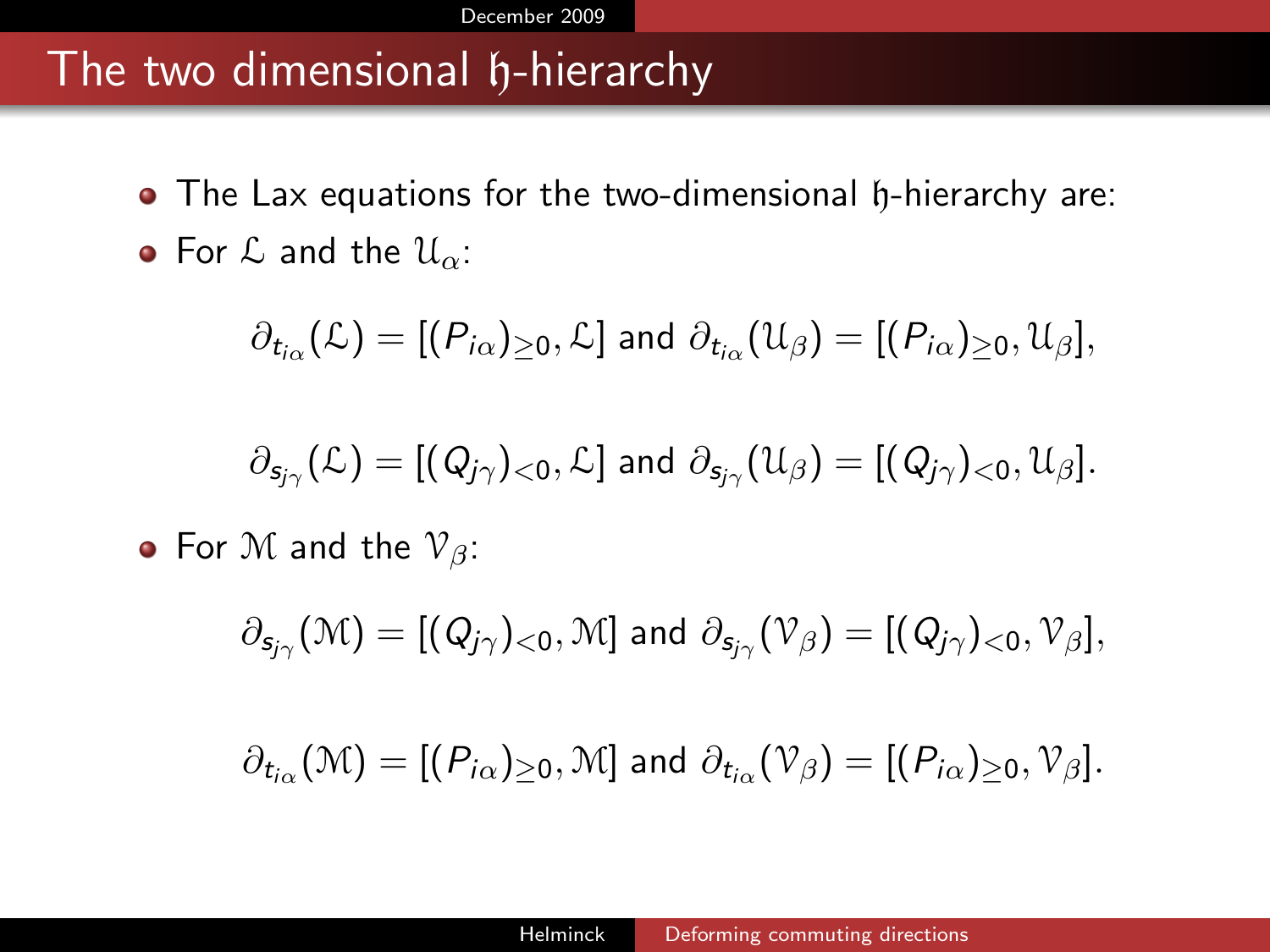#### [December 2009](#page-1-0)

### The group setting

- Let G be the group  $\{g \in GL(H) \mid g \text{Id} \in S_p\}.$
- Note  $\Gamma_+(\mathfrak{h}) \nsubseteq G$  and  $\Gamma_-(\mathfrak{h}) \nsubseteq G$ .
- The group  $U_+ \subset G$ . Let  $P = P_- \cap G$ .
- Big cell in  $G: U_+P$ .

#### Proposition

For each  $g \in G$ , there is a  $\gamma_+ \in \Gamma_+(\mathfrak{h})$  and a  $\gamma_- \in \Gamma_-(\mathfrak{h})$  such that

$$
M_{\gamma_+}M_{\gamma_-}gM_{\gamma_+}^{-1}M_{\gamma_-}^{-1}
$$

belongs to the big cell  $U_+P$ . The collection of all these  $(\gamma_+, \gamma_-)$  ∈ Γ<sub>+</sub>(h) × Γ<sub>−</sub>(h) one denotes by Γ(g, h)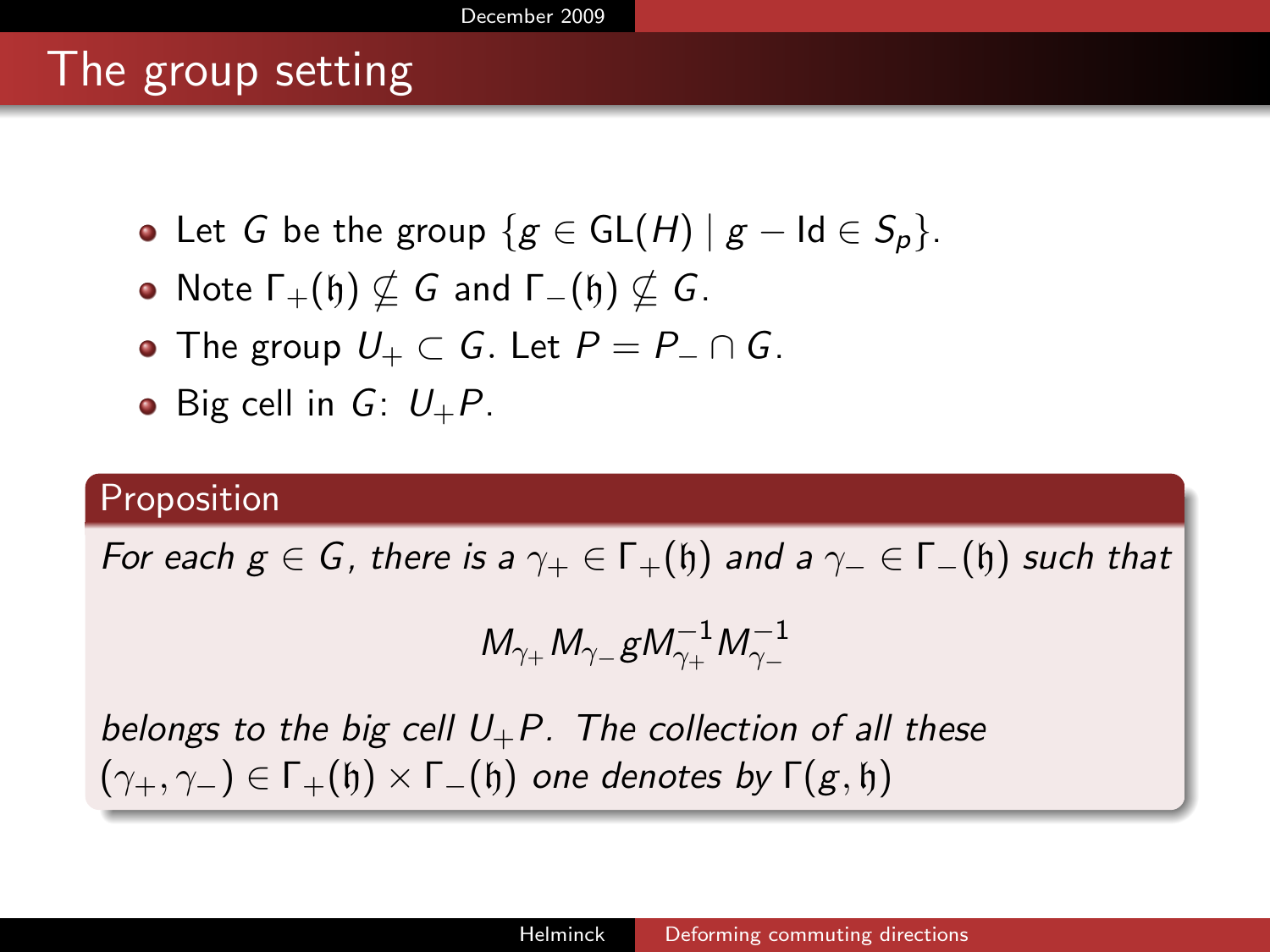#### Final result

\n- For 
$$
g \in G
$$
 and  $(\gamma_+, \gamma_-) \in \Gamma(g, \mathfrak{h})$ \n
$$
[M_{\gamma_+}][M_{\gamma_-}][g][M_{\gamma_+}^{-1}][M_{\gamma_-}^{-1}] = \hat{\Psi}^{-1}\hat{\Phi},
$$
\nwith  $\hat{\Psi} \in [U_+]$  and  $\hat{\Phi} \in [P]$ .

\n- Write  $\mathcal{L}(\hat{\Psi}) = \hat{\Psi} \Lambda^k \hat{\Psi}^{-1}$  and  $\mathcal{U}_{\alpha}(\hat{\Psi}) = \hat{\Psi} i_k(E_{\alpha}) \hat{\Psi}^{-1}$ .

**a** and

$$
\mathcal{M}(\hat{\Phi}) = \hat{\Phi} \Lambda^{-k} \hat{\Phi}^{-1} \text{ and } \mathcal{V}_{\beta}(\hat{\Phi}) = \hat{\Phi} i_k(\mathcal{F}_{\beta}) \hat{\Phi}^{-1}.
$$

• There holds now

#### Theorem

The matrices  $(\mathcal{L}(\hat{\Psi}), \mathcal{U}_{\alpha}(\hat{\Psi}))$  and  $(\mathcal{M}(\hat{\Phi}), \mathcal{V}_{\beta}(\hat{\Phi}))$  satisfy the Lax equations of the two-dimensional h-hierarchy.